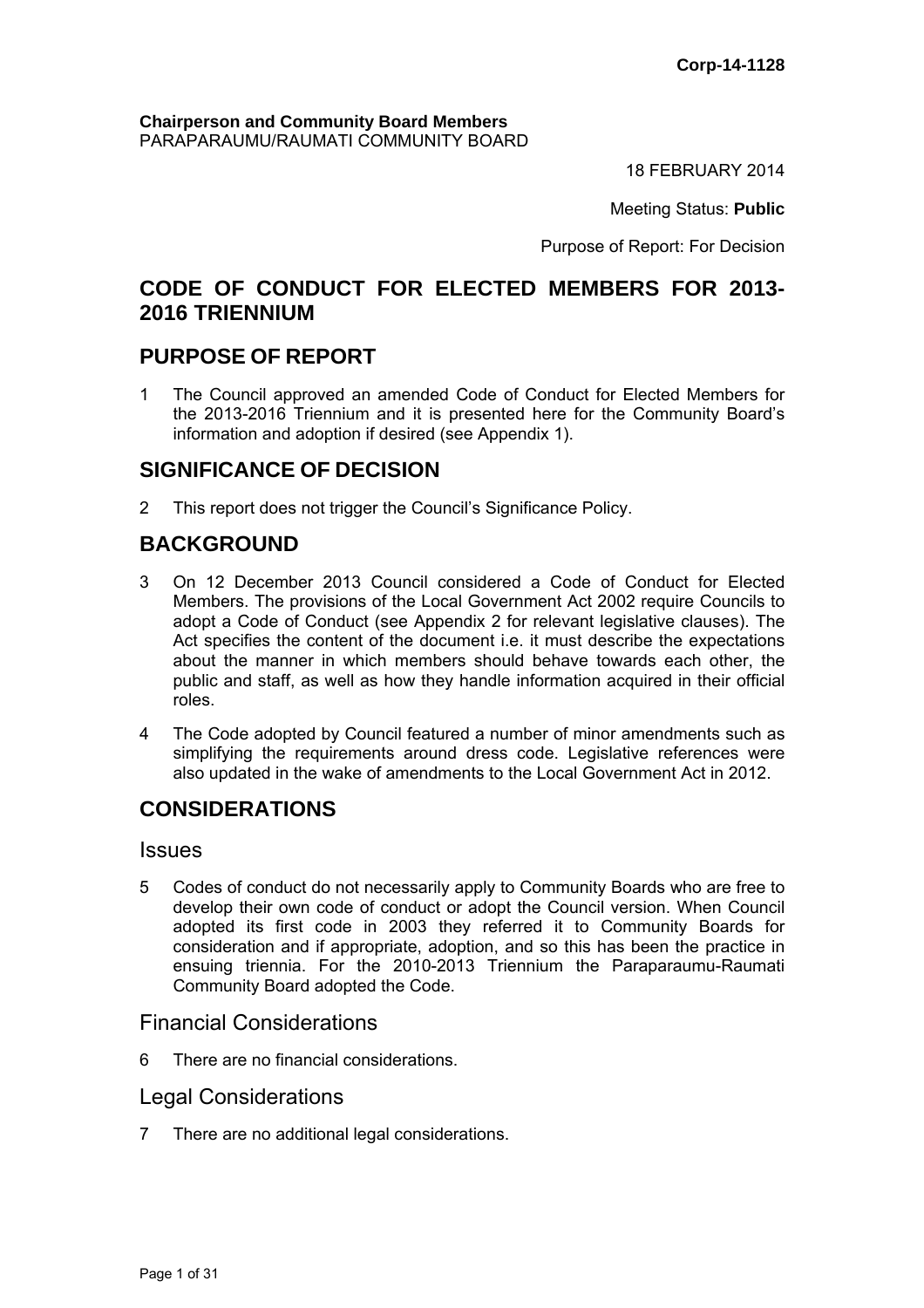# Delegation

8 The Community Board may consider this matter under para 10.28 of the Governance Structure: *"Authority to undertake any other responsibilities that are delegated to it by the local authority".*

# Consultation and Policy Implications

9 There are no consultation or policy implications.

# Tāngata Whenua Considerations

10 There are no tāngata whenua considerations.

# Publicity Considerations

11 The Code of Conduct was adopted by Council on 12 December 2013 and is available on the Council website.

# **RECOMMENDATIONS**

12 That the Paraparaumu-Raumati Community Board adopts the Code of Conduct for Elected Members for the 2013-2016 Triennium as at Appendix 1 of Corp-14- 1128.

# Report prepared by: **Approved for submission by:**  $\blacksquare$

| <b>Vyvien Starbuck-Maffey</b>          | Wayne Maxwell                            |
|----------------------------------------|------------------------------------------|
| <b>Democratic Services Team Leader</b> | <b>Group Manager, Corporate Services</b> |

# **ATTACHMENTS:**

- Appendix 1 Code of Conduct for Elected Members for the 2013-2016 Triennium
- Appendix 2 Relevant legislative clauses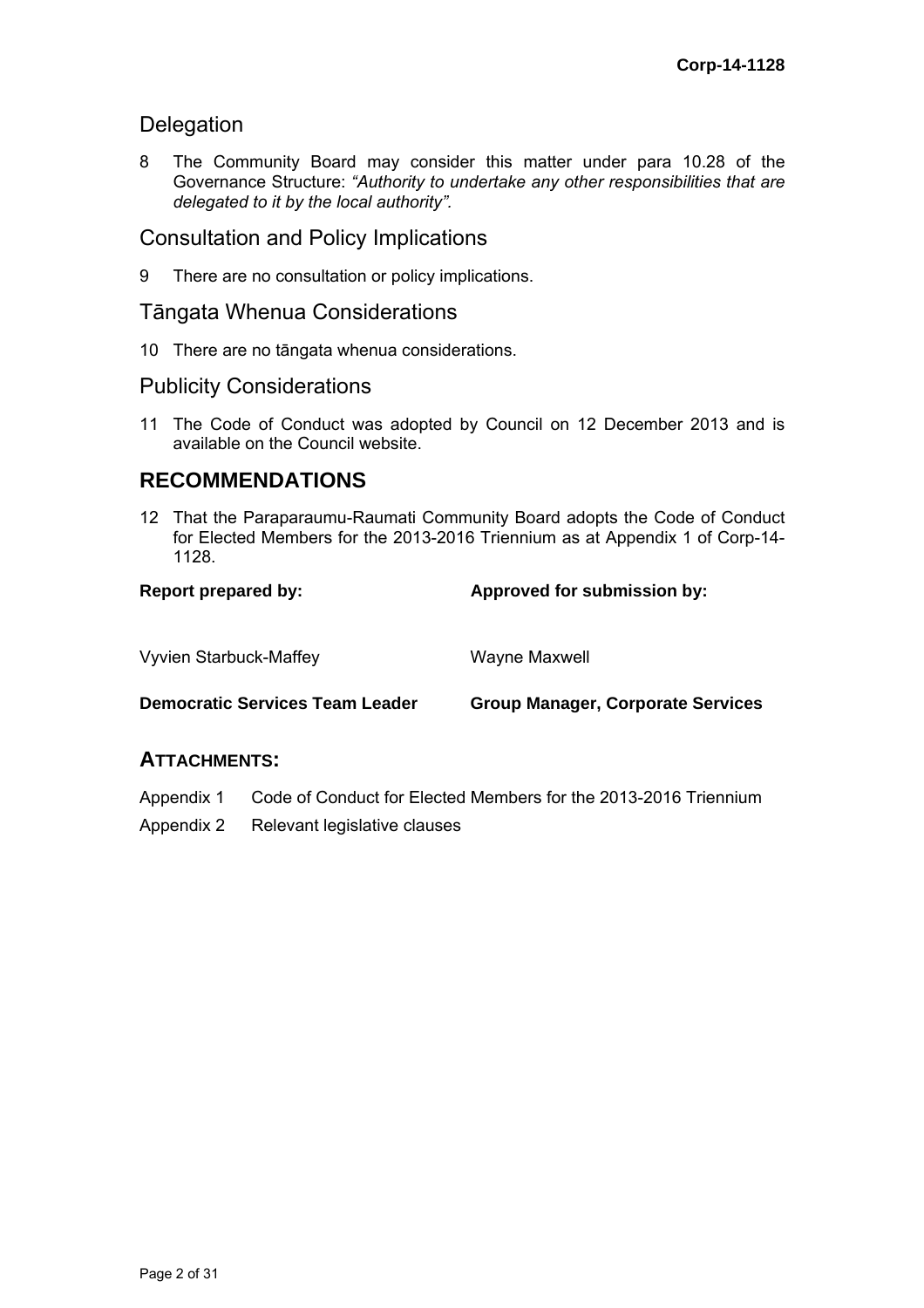**Appendix 1** 



# **CODE OF CONDUCT**

# **FOR ELECTED MEMBERS**

# **2013-2016 TRIENNIUM**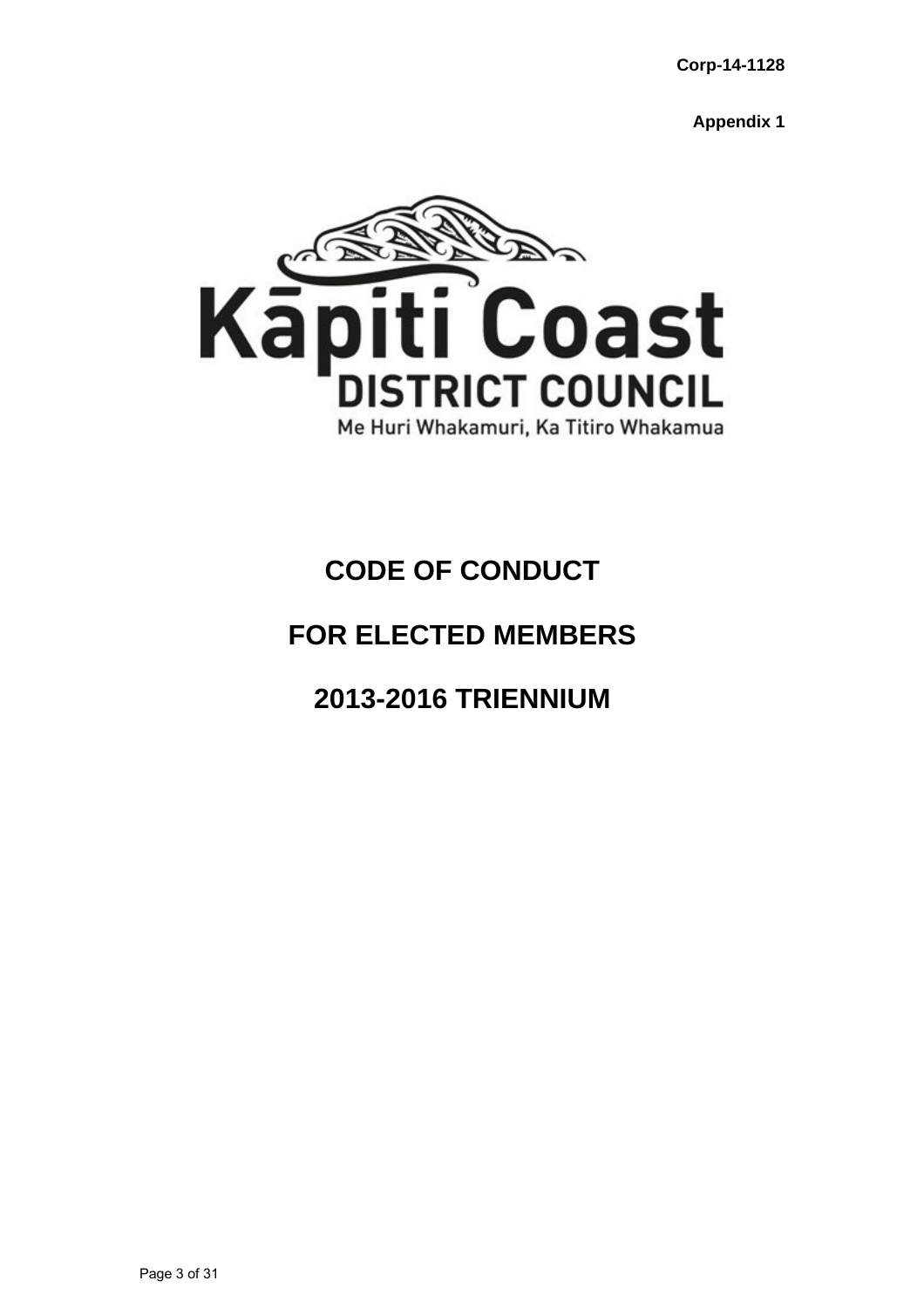# **CONTENTS**

| 1.0 | Introduction                                                                                       | 4              |
|-----|----------------------------------------------------------------------------------------------------|----------------|
| 2.0 | <b>Principles of Governance</b>                                                                    | 4              |
| 3.0 | <b>Roles and Responsibilities</b>                                                                  | 5              |
| 4.0 | <b>Decision Making</b>                                                                             | 5              |
| 4.1 | <b>Predetermination or Bias</b>                                                                    | 5              |
| 4.2 | Delegation                                                                                         | 6              |
| 4.3 | Requirements in Relation to Decisions                                                              | 6              |
| 4.4 | Consultation                                                                                       | 6              |
| 4.5 | Resource Management Act Hearings                                                                   | 6              |
| 4.6 | Relationship with Community Boards                                                                 | 6              |
| 4.7 | <b>Staff Reports</b>                                                                               | 6              |
| 5.0 | <b>Relationships and Behaviours</b>                                                                | 7              |
| 5.1 | Relationships with Other Members                                                                   | 7              |
| 5.2 | <b>Conduct at Meetings</b>                                                                         | $\overline{7}$ |
| 5.3 | Relationships with Staff                                                                           | 8              |
| 5.4 | Relationships with the Community                                                                   | 8              |
| 5.5 | Contact with the Media                                                                             | 9              |
| 5.6 | <b>Confidential Information</b>                                                                    | 9              |
| 6.0 | <b>General Protocols</b>                                                                           | 10             |
| 6.1 | <b>Accepting Gifts/Hospitality/Expenses</b>                                                        | 10             |
| 6.2 | <b>Expenses and Allowances</b>                                                                     | 10             |
| 6.3 | <b>Dress Code</b>                                                                                  | 10             |
| 6.4 | Use of Facilities                                                                                  | 10             |
| 6.5 | <b>Procedures for Raising Operational Matters</b>                                                  | 11             |
| 6.6 | Procedures for Raising Policy Matters                                                              | 11             |
| 6.7 | Responding to Ratepayer Approaches Regarding Potential or Actual Litigation<br>against the Council | 11             |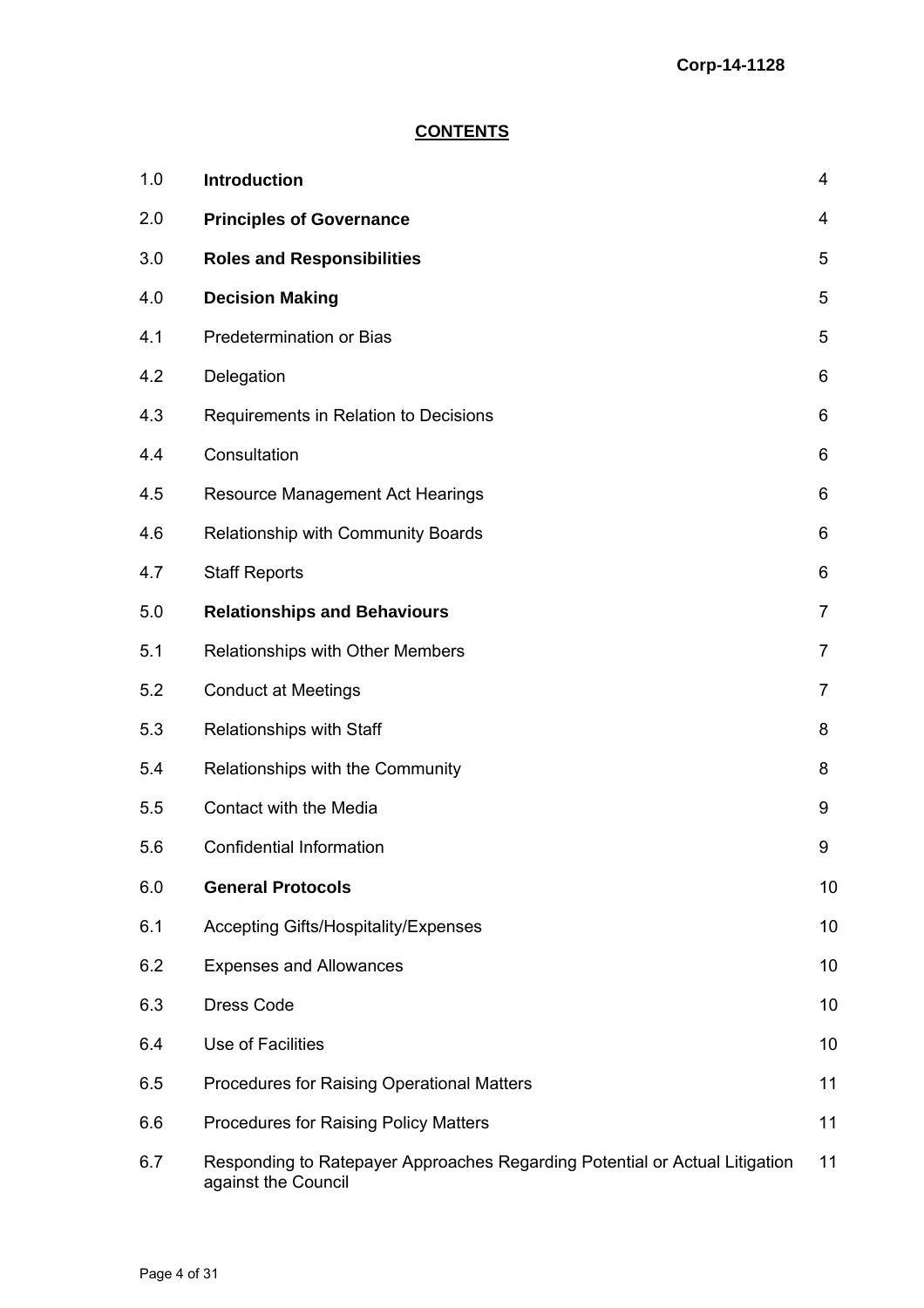| 7.0                                                                                                                                                                                                                                                                                                                                                                                                                                                                                                                                                                                                                                                                                                                                                  | <b>Legislative Responsibilities</b>                                                                                                   | $12 \overline{ }$                            |
|------------------------------------------------------------------------------------------------------------------------------------------------------------------------------------------------------------------------------------------------------------------------------------------------------------------------------------------------------------------------------------------------------------------------------------------------------------------------------------------------------------------------------------------------------------------------------------------------------------------------------------------------------------------------------------------------------------------------------------------------------|---------------------------------------------------------------------------------------------------------------------------------------|----------------------------------------------|
| 7.1                                                                                                                                                                                                                                                                                                                                                                                                                                                                                                                                                                                                                                                                                                                                                  | Local Authorities (Members' Interests) Act 1968<br><b>Register of Interests</b><br>7.1.1                                              | 12<br>13                                     |
| 7.2                                                                                                                                                                                                                                                                                                                                                                                                                                                                                                                                                                                                                                                                                                                                                  | <b>Standing Orders</b>                                                                                                                | 13                                           |
| 7.3                                                                                                                                                                                                                                                                                                                                                                                                                                                                                                                                                                                                                                                                                                                                                  | Disqualification of Members from Office                                                                                               | 14                                           |
| 7.4                                                                                                                                                                                                                                                                                                                                                                                                                                                                                                                                                                                                                                                                                                                                                  | Declaration of Bankruptcy                                                                                                             | 14                                           |
| 7.5                                                                                                                                                                                                                                                                                                                                                                                                                                                                                                                                                                                                                                                                                                                                                  | Legislation Bearing on the Role and Conduct of Elected Members                                                                        | 14                                           |
| 8.0                                                                                                                                                                                                                                                                                                                                                                                                                                                                                                                                                                                                                                                                                                                                                  | <b>Compliance and Review</b>                                                                                                          | 15                                           |
| 8.1                                                                                                                                                                                                                                                                                                                                                                                                                                                                                                                                                                                                                                                                                                                                                  | Compliance                                                                                                                            | 15                                           |
| 8.2                                                                                                                                                                                                                                                                                                                                                                                                                                                                                                                                                                                                                                                                                                                                                  | <b>Breaches of Legislation</b>                                                                                                        | 15                                           |
| 8.3                                                                                                                                                                                                                                                                                                                                                                                                                                                                                                                                                                                                                                                                                                                                                  | Compliance with this Code                                                                                                             | 15                                           |
| 8.4                                                                                                                                                                                                                                                                                                                                                                                                                                                                                                                                                                                                                                                                                                                                                  | Review of this Code of Conduct                                                                                                        | 16                                           |
| <b>Appendix A: Roles and Responsibilities</b><br><b>Elected Members</b><br>1.<br>2.<br>The Mayor<br>3.<br>The Deputy Mayor<br><b>Committee Chairpersons</b><br>4.<br>5.<br><b>Community Board Members</b><br>The Chief Executive<br>6.<br><b>Purpose of Local Government</b><br>1.<br>2. Role of Local Authorities<br>3. Decision Making Process<br>4. Consultation<br><b>Appendix C: Legislative Responsibilities</b><br>1. Local Authorities (Members' Interests) Act 1968<br>2. Local Government Official Information and Meetings Act 1987<br>4. Secret Commissions Act 1910<br>5. Securities Act 1978<br>6. The Crimes Act 1961<br>7. Health and Safety in Employment Act 1992<br>8. Protected Disclosures Act 2000 (Whistle-Blower Protection) | 17<br>18<br>18<br>18<br>19<br>19                                                                                                      |                                              |
|                                                                                                                                                                                                                                                                                                                                                                                                                                                                                                                                                                                                                                                                                                                                                      | Appendix B: Local Government Act 2002 Purpose of Local Government<br>and Role of Local Authorities - Decision Making and Consultation | 20<br>20<br>21<br>22                         |
|                                                                                                                                                                                                                                                                                                                                                                                                                                                                                                                                                                                                                                                                                                                                                      | 3. Liability of Elected Members Under the Local Government Act 2002                                                                   | 24<br>25<br>26<br>26<br>26<br>27<br>27<br>28 |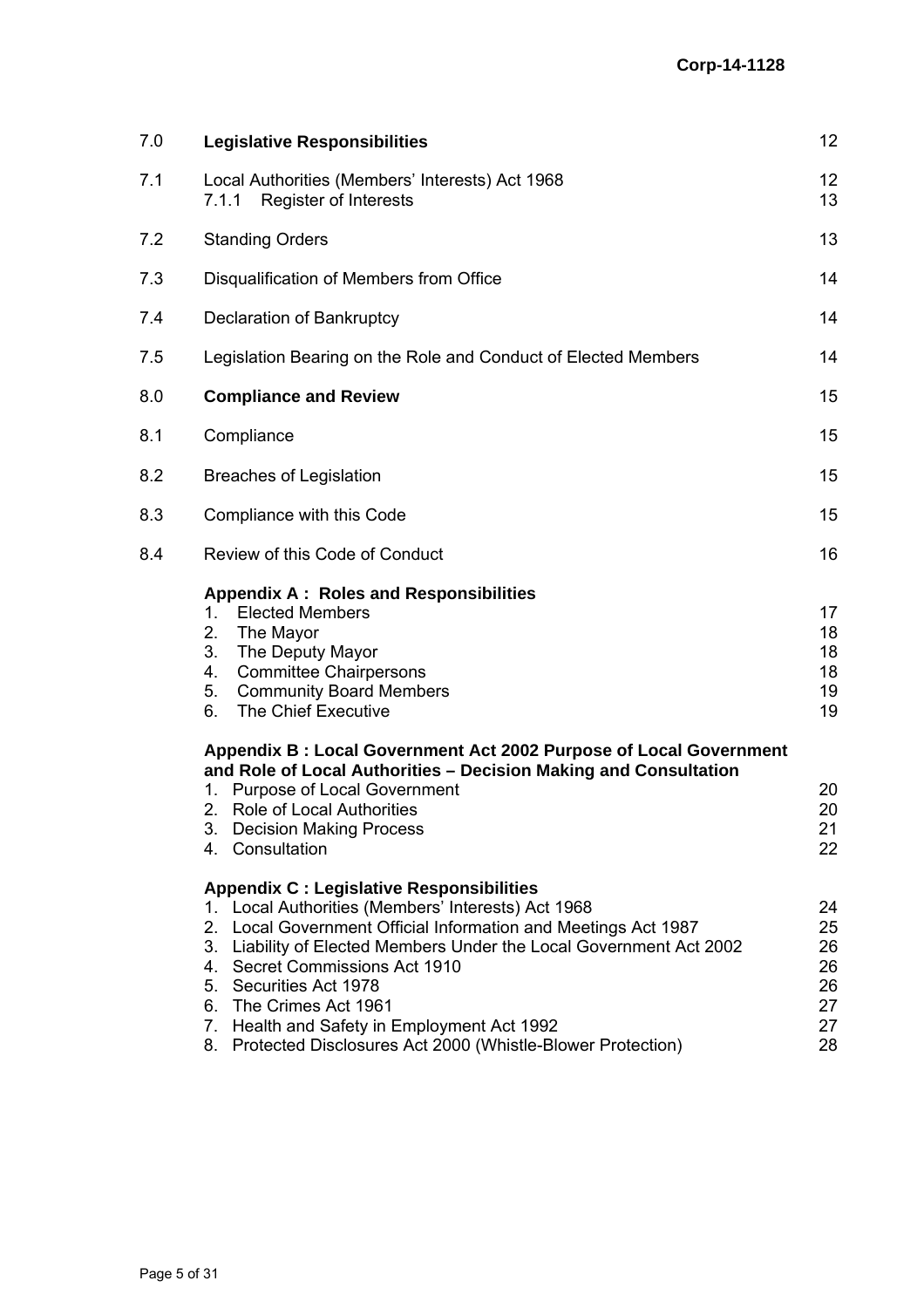#### **KAPITI COAST DISTRICT COUNCIL ELECTED MEMBER CODE OF CONDUCT 2013-2016 TRIENNIUM**

# **1.0 INTRODUCTION**

This Code has been adopted by the Kapiti Coast District Council to comply with section 40(1)(e) and clause 15 of Schedule 7 of the Local Government Act 2002.

The Code of Conduct complements the Kapiti Coast District Council's Standing Orders.

The Code of Conduct provides guidance on the standards of behaviour that are expected from Elected Members of the Kapiti Coast District Council in their dealings with:

- each other:
- the Chief Executive;
- staff (including contractors);
- the media:
- the community.

# **2.0 PRINCIPLES OF GOVERNANCE**

In the exercise of their governance responsibilities Elected Members will observe the following principles:

**Public interest -** Members must serve the interests of the District as a whole in accordance with the public declaration they made on coming into office.

**Honesty and integrity** - Members must not place themselves in situations where their honesty and integrity may be questioned.

**Objectivity** - Members must make decisions on merit, including making appointment, awarding contracts, or recommending individuals for rewards or benefits.

**Accountability** - Members must be accountable to the public for their actions and the manner in which they carry out their responsibilities.

**Openness** - Members must be open about their actions and those of the Council, and be prepared to justify their actions.

**Conflicts of Interest**. - Members are responsible for disclosing conflicts of interest.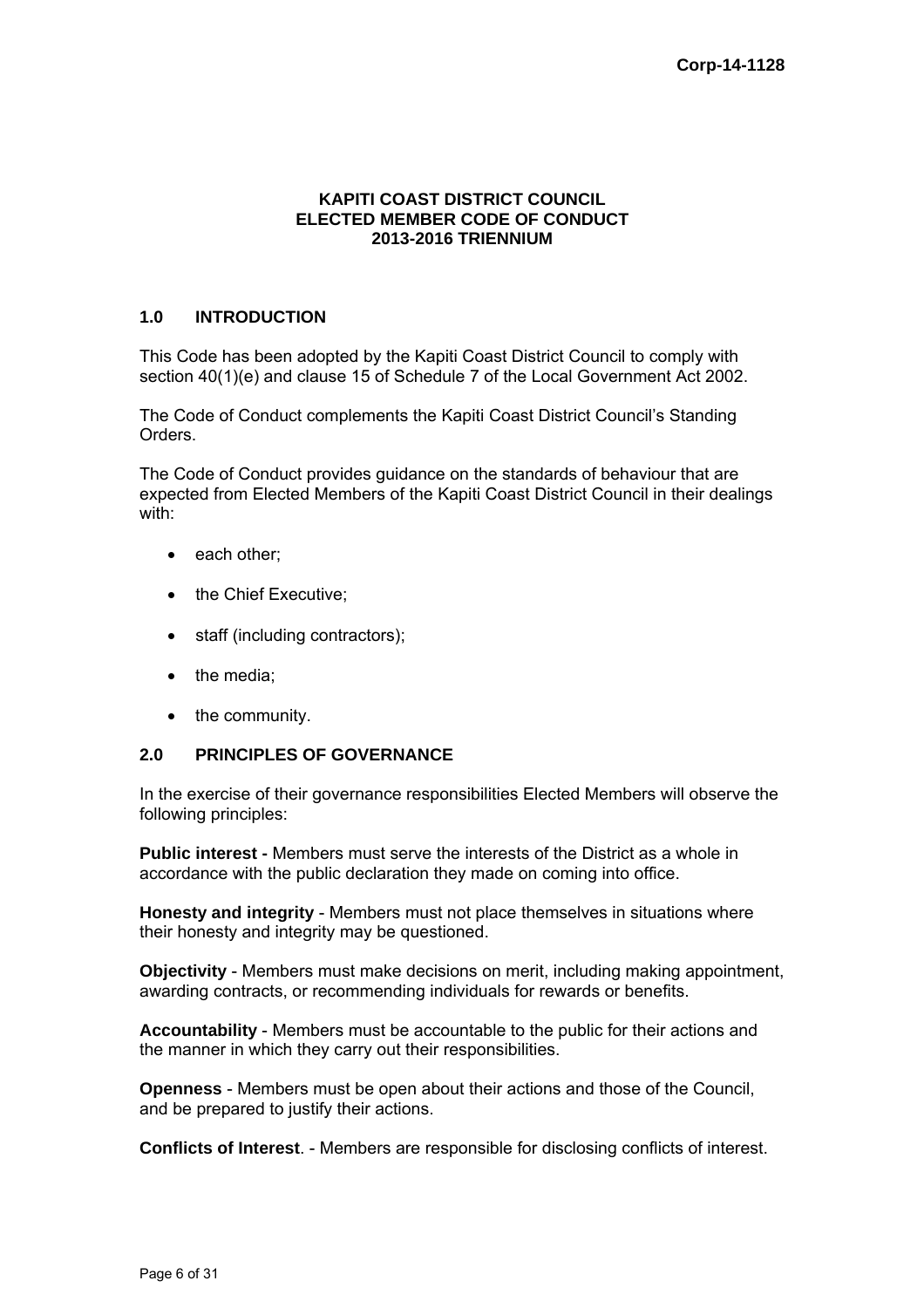**Personal judgment -** Members can and will take account of the views of others, but must reach their own conclusions on the matters before them.

**Respect for others -** Members must promote equality by treating people with respect, regardless of ethnicity, nationality, age, religion, gender, sexual orientation, or disability. They should respect the impartiality and integrity of Council staff.

**Duty to uphold the law -** Members must uphold the law, and on all occasions act in accordance with the law and the trust the public places in them.

**Stewardship -** Members must ensure that the Council uses its resources prudently and for lawful purposes, and that the Council maintains sufficient resources to meet its statutory obligations to both present and future generations.

**Leadership** - Members are leaders in their community and must at all times provide leadership by example.

This Code does not necessarily apply to members of Community Boards of the Kapiti Coast District Council who may develop their own Codes of Conduct.

# **3.0 ROLES AND RESPONSIBILITIES**

Detailed descriptions of the roles and responsibilities of Elected Members and the Chief Executive can be found at Appendix A.

In summary, Councillors are responsible for setting the strategic direction of Council, developing and adopting policy and for prudent stewardship of Council resources. The Mayor and Councillors also employ the Chief Executive who in turn is responsible for appointing and managing all Council staff, and the implementation of Council decisions.

# **4.0 DECISION MAKING**

# **4.1 PREDETERMINATION OR BIAS**

In decision-making – whether by Council, its delegated Committees and Community Boards- the Council must act in a fair and reasonable manner and in accordance with the law.

Elected Members are expected to approach decision making with an open mind ("faithfully and impartially"). This process requires Elected Members to listen carefully to competing advice and to weigh up the pros and cons before making their decision. Where Council or a Standing Committee is hearing formal submissions at a hearing Elected Members should carefully avoid prior public comments, which may indicate a predetermined bias or non flexible attitude.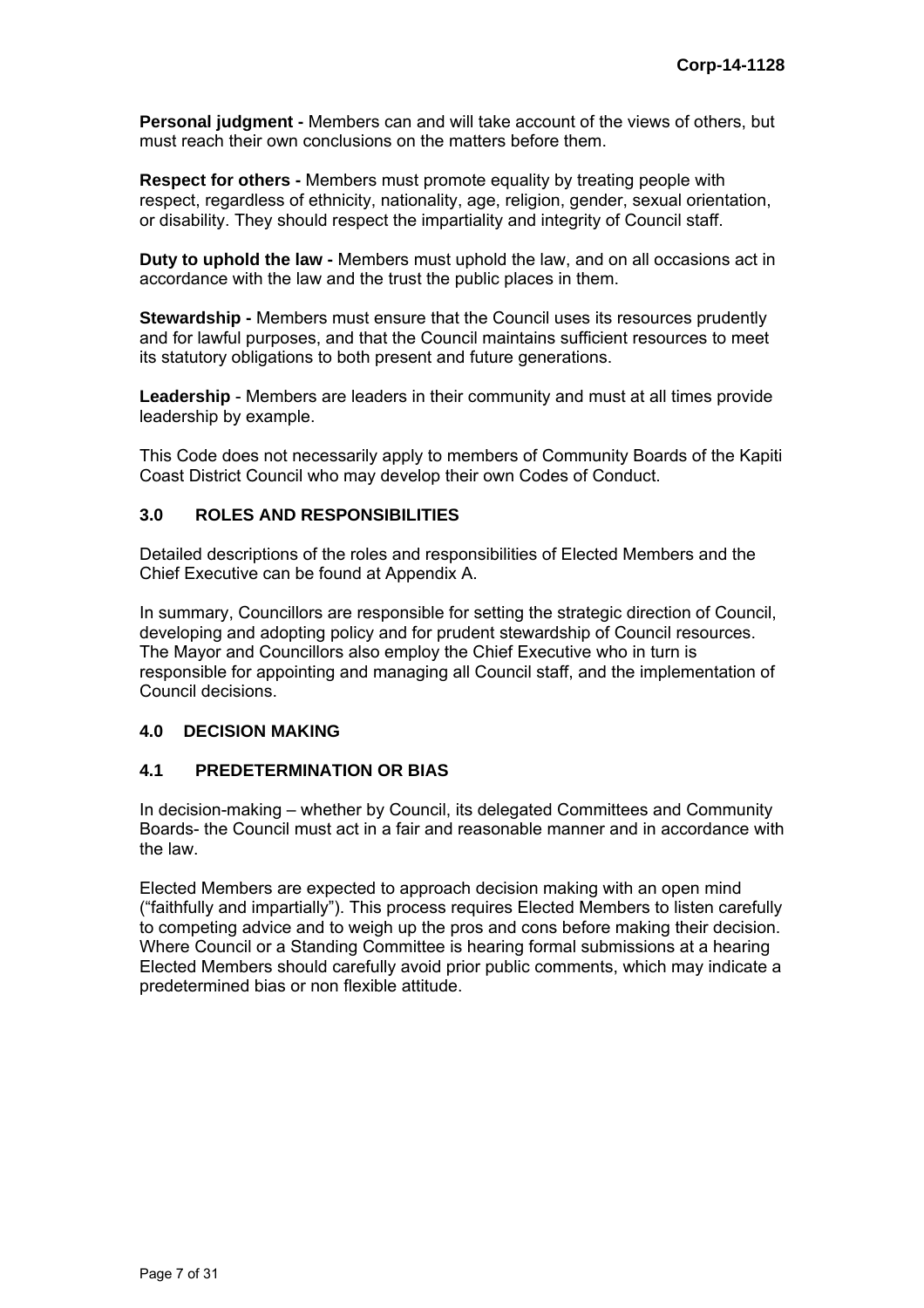# **4.2 DELEGATION**

Decisions are made at various levels within the Council according to the delegations made to its Committees, Subcommittees and Community Boards at the beginning of each Triennium. The Governance Structure details these delegations. The legal provisions that apply to delegation are set out in Clause 32 of Schedule 7 of Local Government Act 2002.

# **4.3 REQUIREMENTS IN RELATION TO DECISIONS**

The Local Government Act 2002 sets out the purpose of local government and the role of local authorities. Refer to Appendix B of this Code for details of the legislation.

#### **4.4 CONSULTATION**

The Council is required to make decisions that take into account and balance the various needs and preferences of its residents. Section 82 of the Local Government Act 2002 sets out the principles of consultation, which the Council must undertake in relation to any decision. (See Appendix B of this Code.)

# **4.5 RESOURCE MANAGEMENT ACT HEARINGS**

Councillors may choose to undergo training to become Accredited Hearings Commissioners. In this role they will be required to hear matters under the Resource Management Act 1991. As a member of a Hearings Panel Councillors are essentially involved in administration of Council policy, as expressed in the District Plan. A resource hearing is considered to be an independent assessment of an application for a resource consent. The conduct of a hearings panel is part of a statutory process under the Resource Management Act and Councillors should at all times act in a manner that respects the principles of fairness and judicial responsibility.

# **4.6 RELATIONSHIP WITH COMMUNITY BOARDS**

At the beginning of the Triennium Ward Councillors are appointed back to Community Boards and as such they are full members of the Board. However, Councillors who are also Community Board members must be sensitive to the fact that on occasions their role as Community Board member may be in conflict with their duty as a Councillor to represent the interests of the District as a whole.

#### **4.7 STAFF REPORTS**

While the Council may hear submissions and deputations, and, within the limits of the legislation, discuss matters raised from the meeting, no decisions should be made unless the matter is accompanied by a written staff report.

While the Council is ultimately accountable, its function is not to make detailed decisions on operational matters which are the responsibility of the Chief Executive.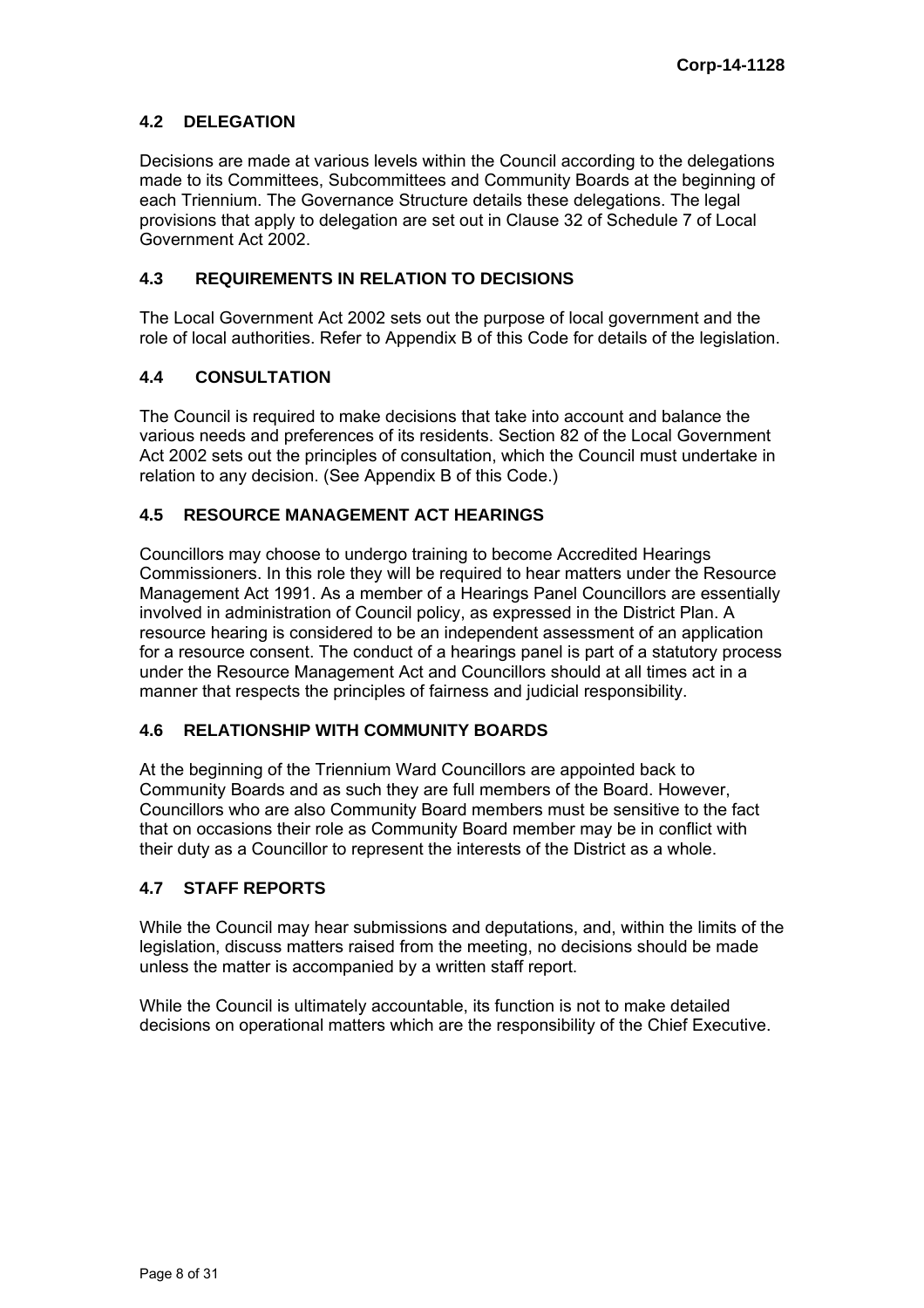# **5.0 RELATIONSHIPS AND BEHAVIOURS**

#### **5.1 RELATIONSHIPS WITH OTHER MEMBERS**

All Elected Members shall in their dealings with each other, management, the public and the media show respect and behave in a manner consistent with the dignity of their office. Elected Members should act in good faith in the interests of the Kapiti Coast District and the community. Members must conduct their dealings with each other in ways that:

- maintain public confidence in the office to which they have been elected;
- are open and honest;
- focus on issues rather than personalities;
- avoid conduct which is aggressive, offensive or abusive or which may constitute unlawful or inappropriate behaviour (including sexual harassment).

# **5.2 CONDUCT AT MEETINGS**

In order to develop and maintain an atmosphere of mutual respect and facilitate good decision making, members are asked to:

- be punctual so that meetings start on time;
- switch cellphones and iPads to 'mute' during meetings
- be prepared to discuss issues at meetings;
- make requests for additional information or clarification of items prior to the meeting so that staff have time to undertake the necessary research and prepare answers;
- direct all discussion and questions through the Chairperson;
- observe silence when someone else is speaking;
- debate policies, not personalities;
- observe the provisions of the Standing Orders and the Code of Conduct;
- vote on every issue unless they have declared a conflict of interest;
- in the event of an interest being declared, abstain from discussing of or voting for the issue;
- seek leave of absence for any meetings in advance.

If any Member's conduct is deemed to be unacceptable, the Chairperson can invoke provisions contained in Standing Orders which enable the Chairperson to ask the member to withdraw from the meeting.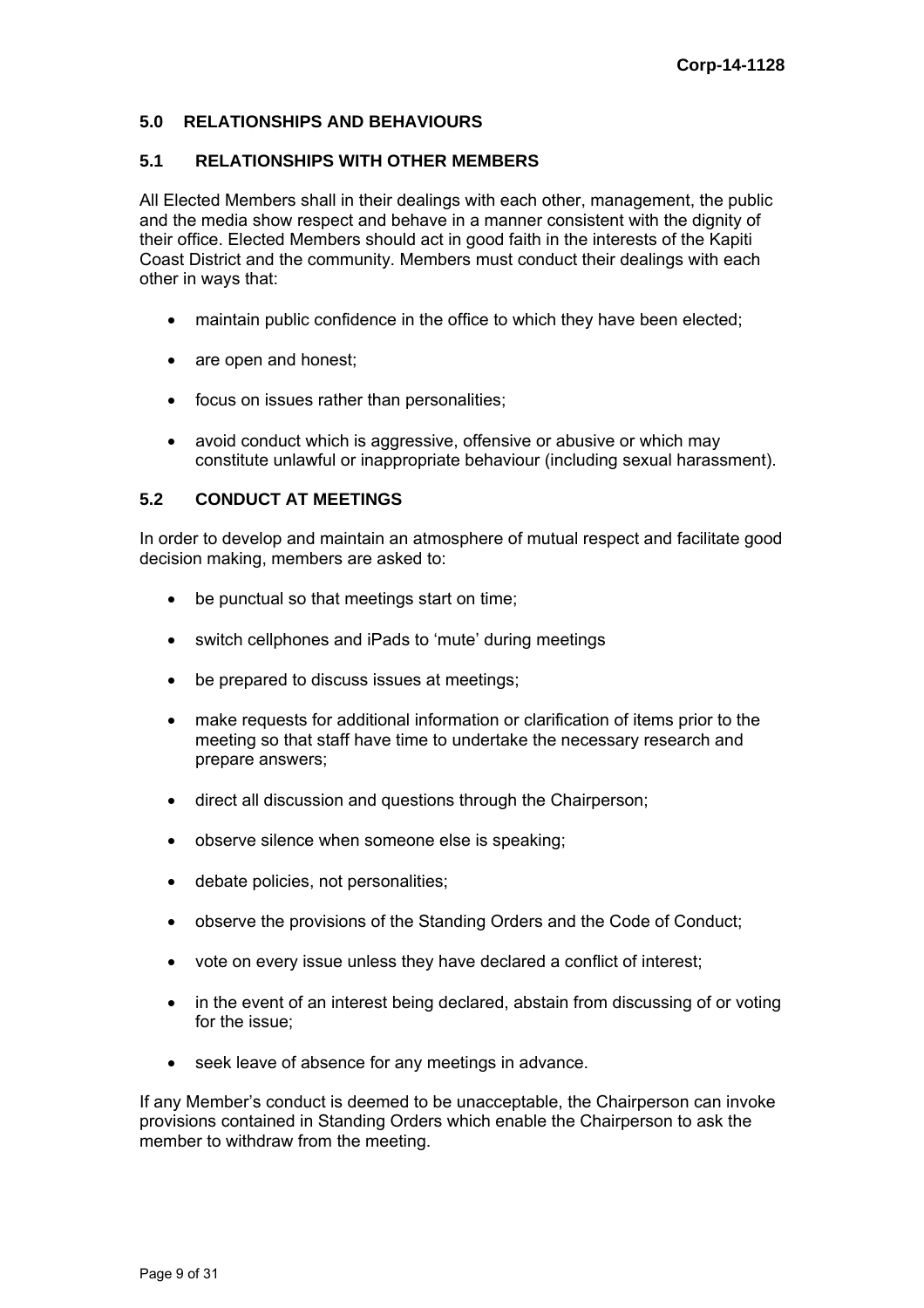# **5.3 RELATIONSHIPS WITH STAFF**

An effective working relationship between Elected Members and officers is critical to the success of any Council. To ensure the required level of co-operation and trust is maintained Members should:

- recognise that the Chief Executive is the employer (on behalf of Council) of all staff; only the Chief Executive may hire or dismiss, or instruct or censure, an employee;
- understand that employees have a statutory right to a safe work environment free from both physical harm and mental harm caused by work related stress;
- acknowledge that any actions (or statements) by Councillors which may in anyway harm an employee (including mental harm) may result in the Council being liable under the Health and Safety in Employment Act 1992;
- treat all staff with courtesy and respect, avoiding conduct which is aggressive, offensive or abusive or may constitute unlawful or inappropriate harassment;
- avoid personal criticism of a staff member in public in any way that reflects on the competence and/or integrity of the staff member;
- preserve the anonymity of individual officers and not comment publicly on the management of staff of the Kapiti Coast District Council;
- raise concerns about staff only with the Chief Executive;
- raise concerns about the Chief Executive only with the Mayor and/or through the Chief Executive Performance Review Committee.

Failure to observe this portion of the Code may compromise the Council's obligations to act as a good employer and may expose the Council to civil litigation and audit sanctions.

Elected Members are supported by the Democratic Services Team. In addition, each Committee and Community Board will have a senior manager supporting it, with whom the Chair should liaise in the first instance.

# **5.4 RELATIONSHIPS WITH THE COMMUNITY**

Members must act in a manner that encourages and values community involvement in local democracy. The views of members of the public must be accorded respect with members listening to and deliberating on concerns carefully and patiently. Members must avoid aggressive or abusive behaviour towards members of the public.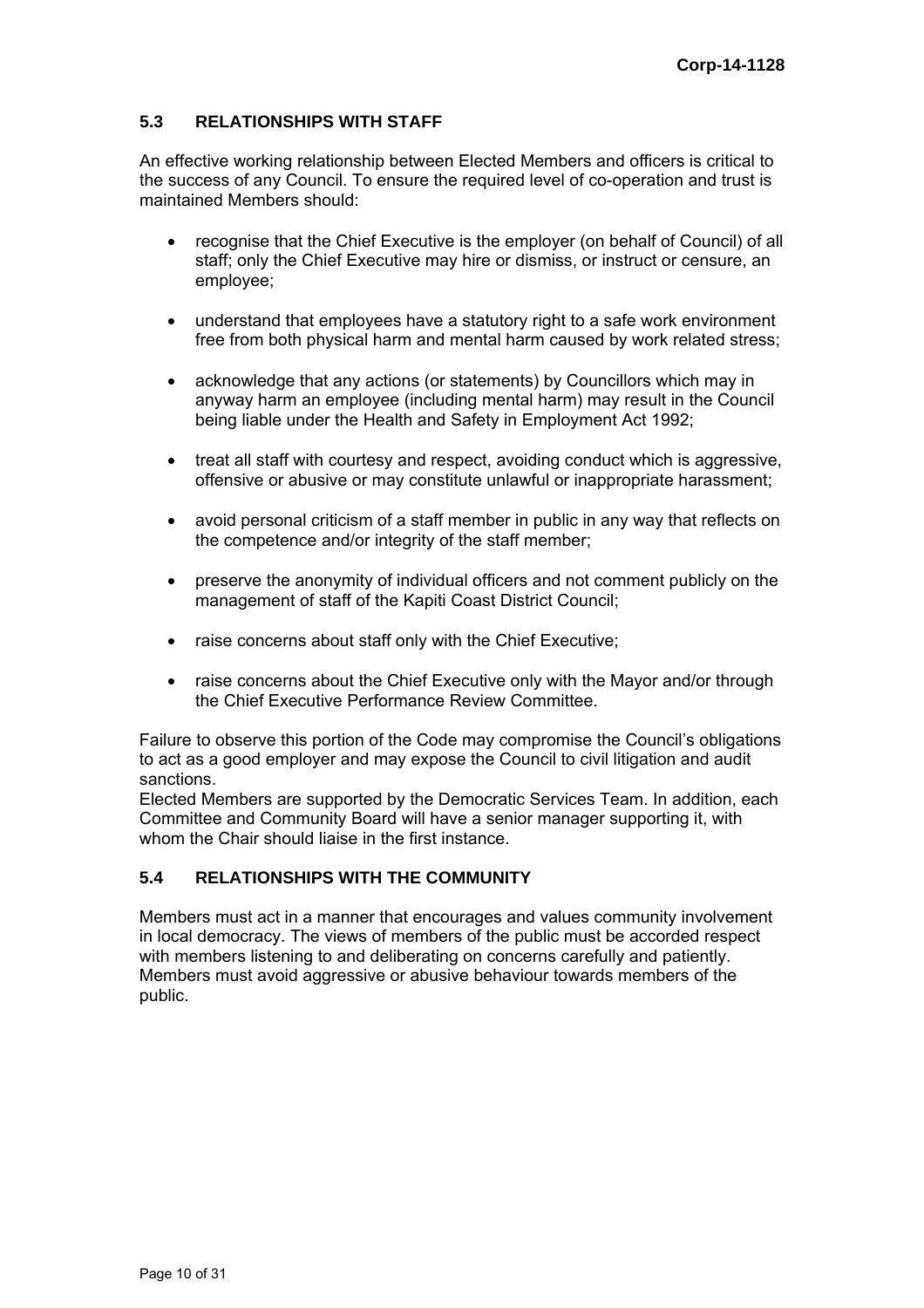# **5.5 CONTACT WITH THE MEDIA**

The media plays an important role in the effective operation of local government. In order to fulfil this role the media needs access to accurate, timely information about the affairs of Council. The following rules apply for media contact on behalf of Council:

 Elected Members are free to express a personal view in the media at anytime but any comments made must state that:

(a) the comments represent a personal view only; and (b) (if the comment is contrary to a Council decision or Council policy) the comment is a minority view;

- Comments must not result in a disclosure of confidential information (ie such as provided in public excluded agendas and reports unless these have been released into the public arena by majority vote at the meeting concerned).
- the Mayor is the first point of contact for the Council view on any policy issue. The Mayor is authorised to make statements accurately reporting decisions of Council meetings. If the Mayor is absent, or unable to act, the matter may be referred to the Deputy Mayor or to the relevant Committee Chairperson for a response;
- the Mayor may refer any matter to the relevant committee chairperson, a member or to the Chief Executive for comment;
- Committee Chairpersons and Ward Councillors are authorised to make statements accurately reporting decisions of their respective committees or Wards;
- The Chief Executive is responsible for reporting to the media on policy implementation and operational matters.

Elected Members public statements expressing their opinion on matters before the Council shall not criticise the behaviour of the Council, other Elected Members or officers of the Council.

# **5.6 CONFIDENTIAL INFORMATION**

In the course of their duties Members will receive information that is confidential (eg agendas and reports for public excluded meetings or embargoed information). This will generally be Council information that is either commercially sensitive or is personal to a particular individual or organisation. Members must not use or disclose confidential information for any purpose other than the purpose for which the information was supplied to the Member. Failure to observe these provisions may expose the Council to prosecution under the Privacy Act 1993 or civil litigation, and may expose individual members to responsibility for loss under s.46 of the Local Government Act (2002).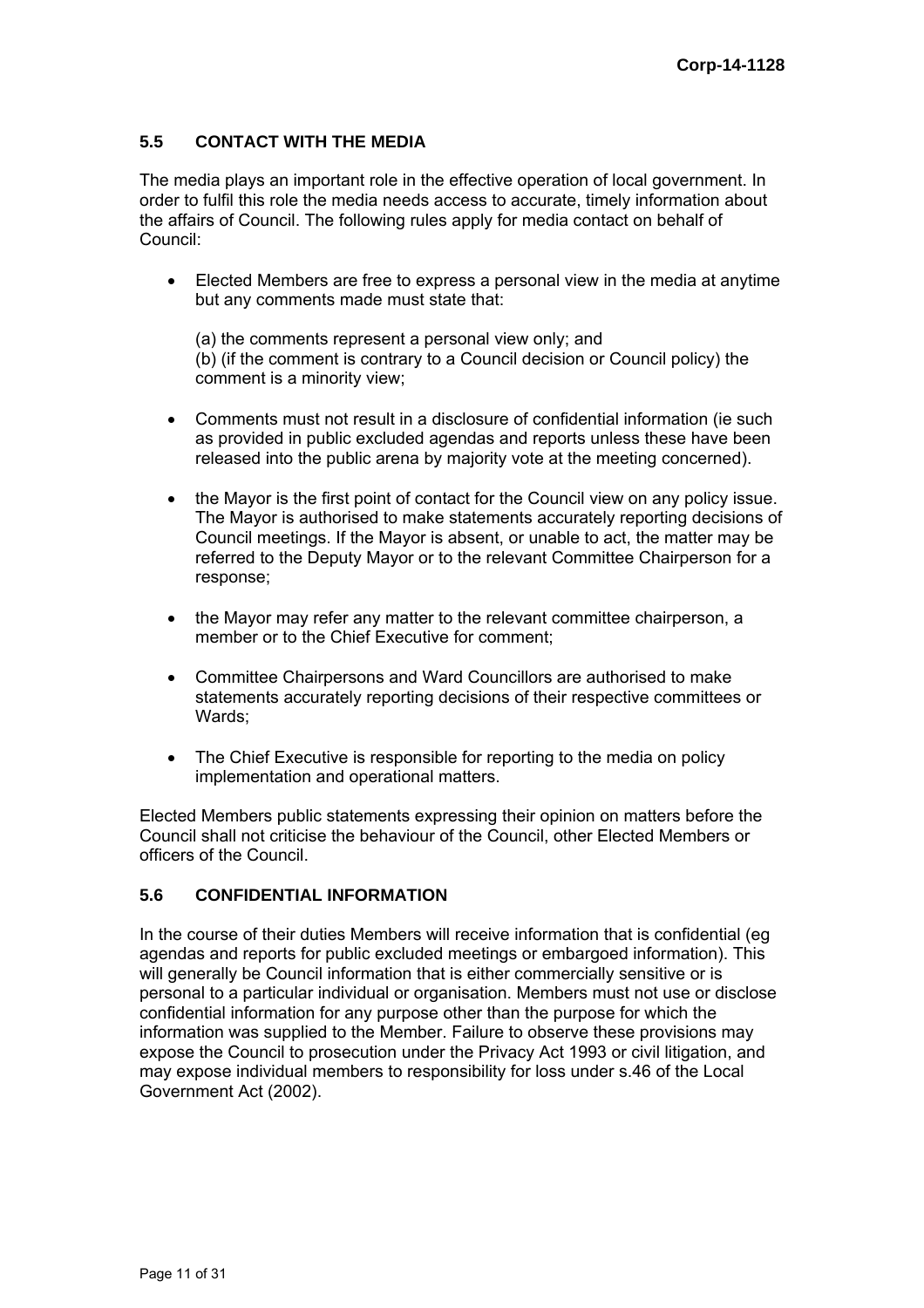# **6.0 GENERAL PROTOCOLS**

# **6.1 ACCEPTING GIFTS/HOSPITALITY/EXPENSES**

There is the possibility that the acceptance of gifts, favours or hospitality could be construed as a bribe or perceived as undue influence. Elected Members need to treat with caution any offer, gift, favour or hospitality made to them personally, to avoid the risk of damage to public confidence in local government.

Offers of hospitality received by the Mayor and/or Councillors that have a value less than \$50 and are not intended to influence that person around a specific decision or outcome, may be accepted.

Gifts are sometimes received by Elected Members in the course of their duties and these shall be retained by the Council. These should be reported to the Chief Executive for recording in the Gift Register held in the Democratic Services office.

# **6.2 EXPENSES AND ALLOWANCES**

An Elected Member is entitled to claim expenses and allowances in connection with their duties. Rules for reimbursement of Elected Members' expenses are as approved by the Remuneration Authority; reimbursement will be made upon the provision of the relevant receipts. Elected Members have been separately briefed regarding their remuneration process.

#### **6.3 DRESS CODE**

Elected Members should maintain a standard of dress at meetings of Committees and Council which is in keeping with the formality and public nature of such meetings.

# **6.4 USE OF FACILITIES**

Photocopying in relation to Council business will be provided by the Democratic Services staff on request.

Elected Members may use the telephone in the Councillors' Lounge.

Members may not use Council resources for any personal business (including campaigning at election time).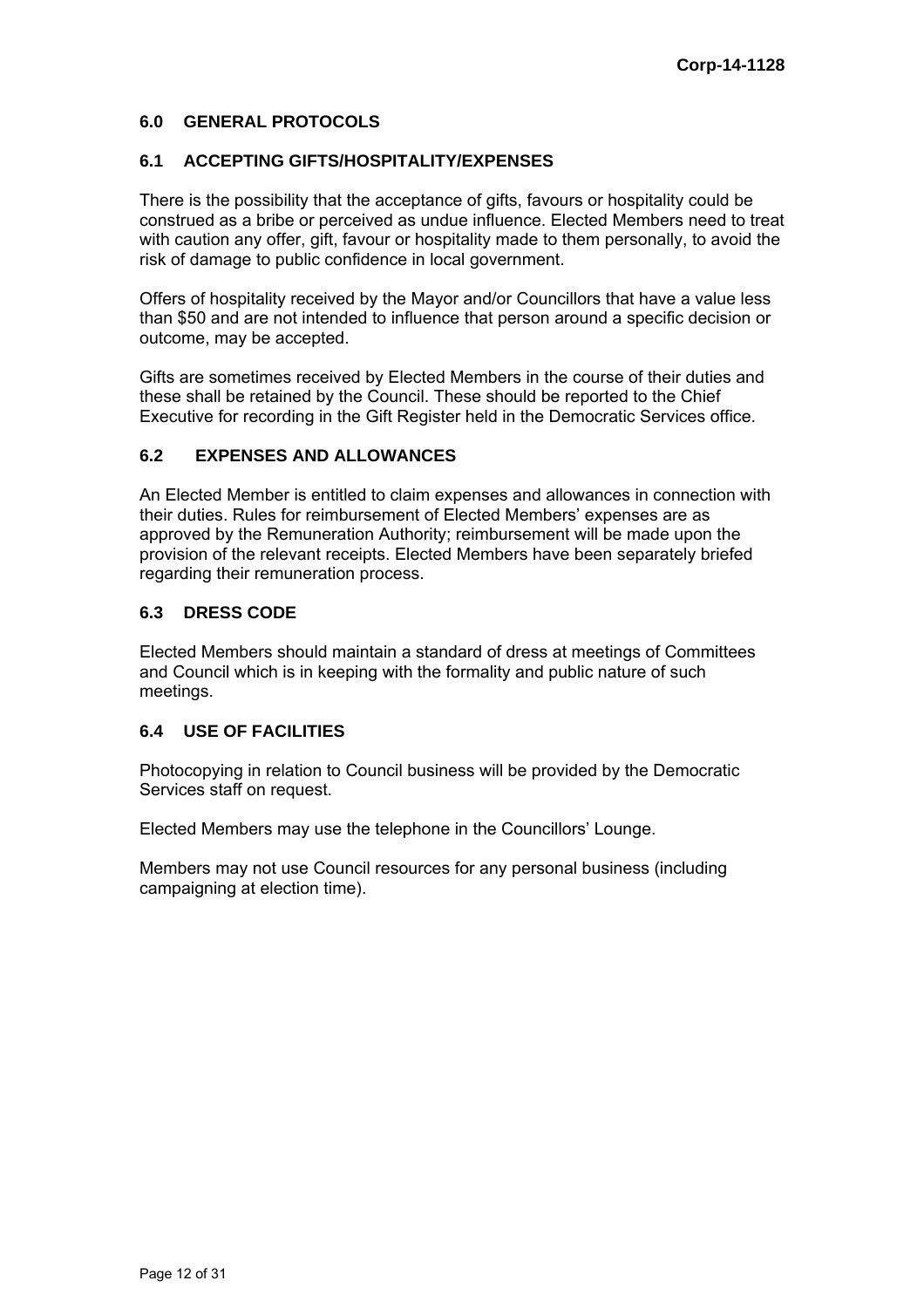### **6.5 PROCEDURES FOR RAISING OPERATIONAL MATTERS**

Elected Members may be contacted by the community regarding routine service requests, eg, leaking water tobies. These need to be referred to the customer service centres in the first instance for action for logging as Service Requests.

While Elected Members should refrain from getting involved in the "hands on" role of staff, they should approach the Chief Executive if they have concerns that matters they have drawn to staff attention are not attended to promptly or properly.

### **6.6 PROCEDURES FOR RAISING POLICY MATTERS**

The options for raising a policy matter for consideration by the Council are as follows:

(a) liaise with the Mayor or with the Chairperson of the appropriate committee. If it is agreed that the matter is one for political consideration, then the Mayor or Chairperson will request the Chief Executive to have the appropriate report compiled.

(b) follow the procedure for submitting a Notice of Motion. The procedure is outlined in the Council's Standing Orders.

#### **6.7 RESPONDING TO RATEPAYER APPROACHES REGARDING POTENTIAL OR ACTUAL LITIGATION AGAINST THE COUNCIL**

When responding to approaches from citizens or the media on such matters, Elected Members should:

- listen to concerns:
- seek clarification:
- refer the person to the appropriate external agency;
- relay information to the Chief Executive of the Council;
- notify the Chief Executive where notice of intention to make a claim against the Council is given, or there are facts present that involve the assertion of action against the Council.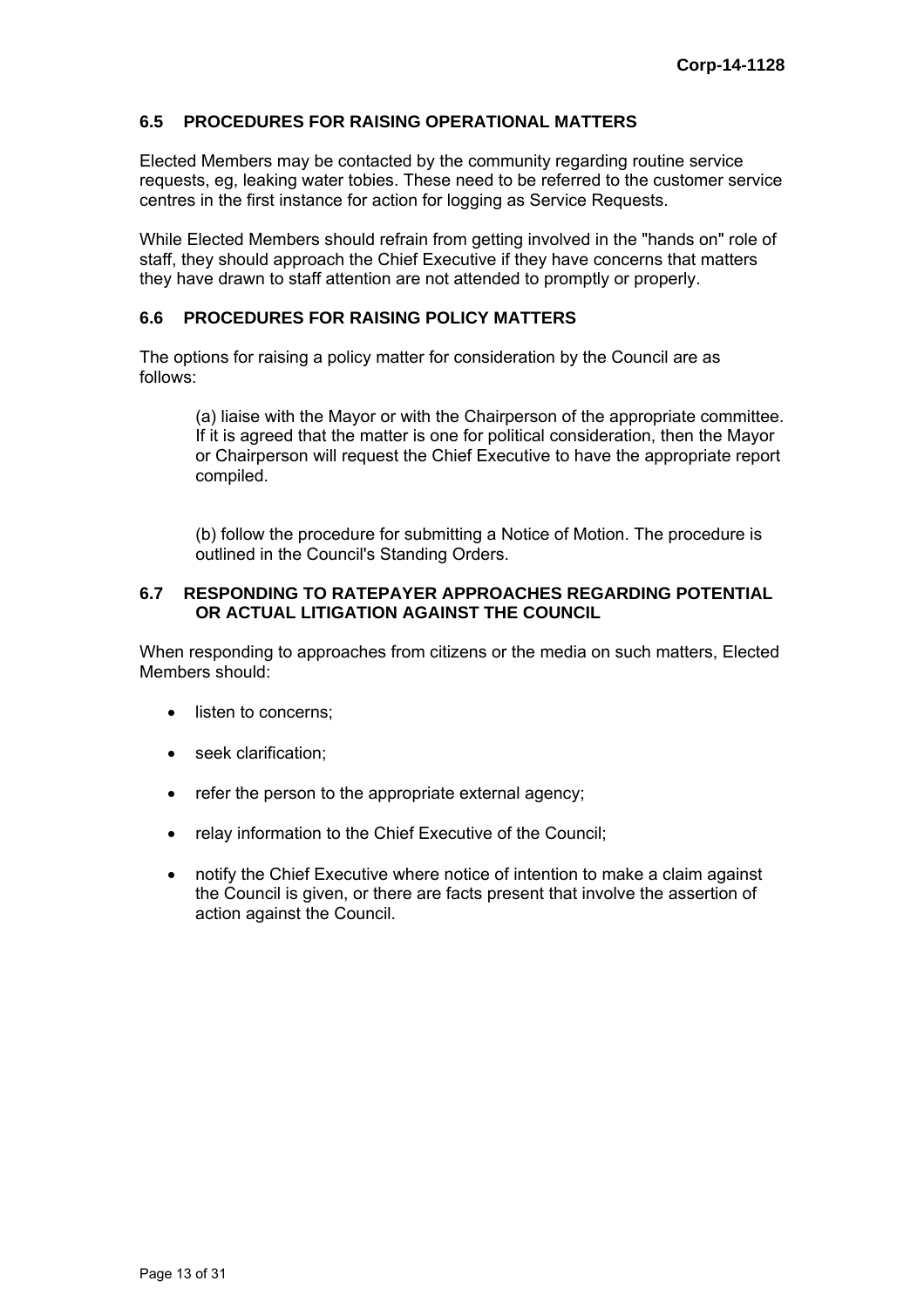Elected Members should take care not to:

- admit liability;
- settle or make or promise any payment;
- do anything that may prejudice the insurers' defence of litigation;
- disclose any information that the Elected Member has received by way of confidential briefings on the litigation matter.

# **7.0 LEGISLATIVE RESPONSIBILITIES**

# **7.1 LOCAL AUTHORITIES (MEMBERS' INTERESTS) ACT 1968**

The phrase "Conflicts of Interest" is used to describe three distinct and separate circumstances where there is or may be a conflict between the personal interests, or the conduct of a member, and that member's duties as an Elected Member. The statutory and common law rules relating to conflicts of interest are part of the rules of natural justice. They reflect the expectation of the community that, when making decisions on behalf of the community, members will act impartially and in a manner appropriate to the nature of the decision. Members performing their duties will on occasion be making political decisions (for example when making policy or adopting planning documents) and on other occasions be acting in a judicial or quasi judicial capacity (for example when considering resource consent applications). There is some limited scope for flexibility in respect of political decisions, but absolutely no scope for flexibility in relation to judicial or quasi judicial decisions.

The three classes of conflict of interest are:

(a) a pecuniary interest in the matter before the Council, which gives rise to a presumption that there is a conflict with the member's duties. The pecuniary interest may be direct or indirect and involve either financial gain or financial loss;

(b) non-pecuniary interest, which may give rise to a perception of conflict between interest and duty. These may be interests or relationships arising out of kinship, marriage, domestic relationships, wider family relationships, employment or membership of community organizations;

(c) demonstrated bias that is the circumstances where a member by words or action has indicated a commitment to a particular view in respect of an issue such that it is unlikely that the member may approach the consideration of a decision on that issue with an open mind.

If the Member is in any doubt as to whether or not a particular course of action (including a decision to take no action) raises a conflict of interest, then they should seek guidance from the Chief Executive immediately.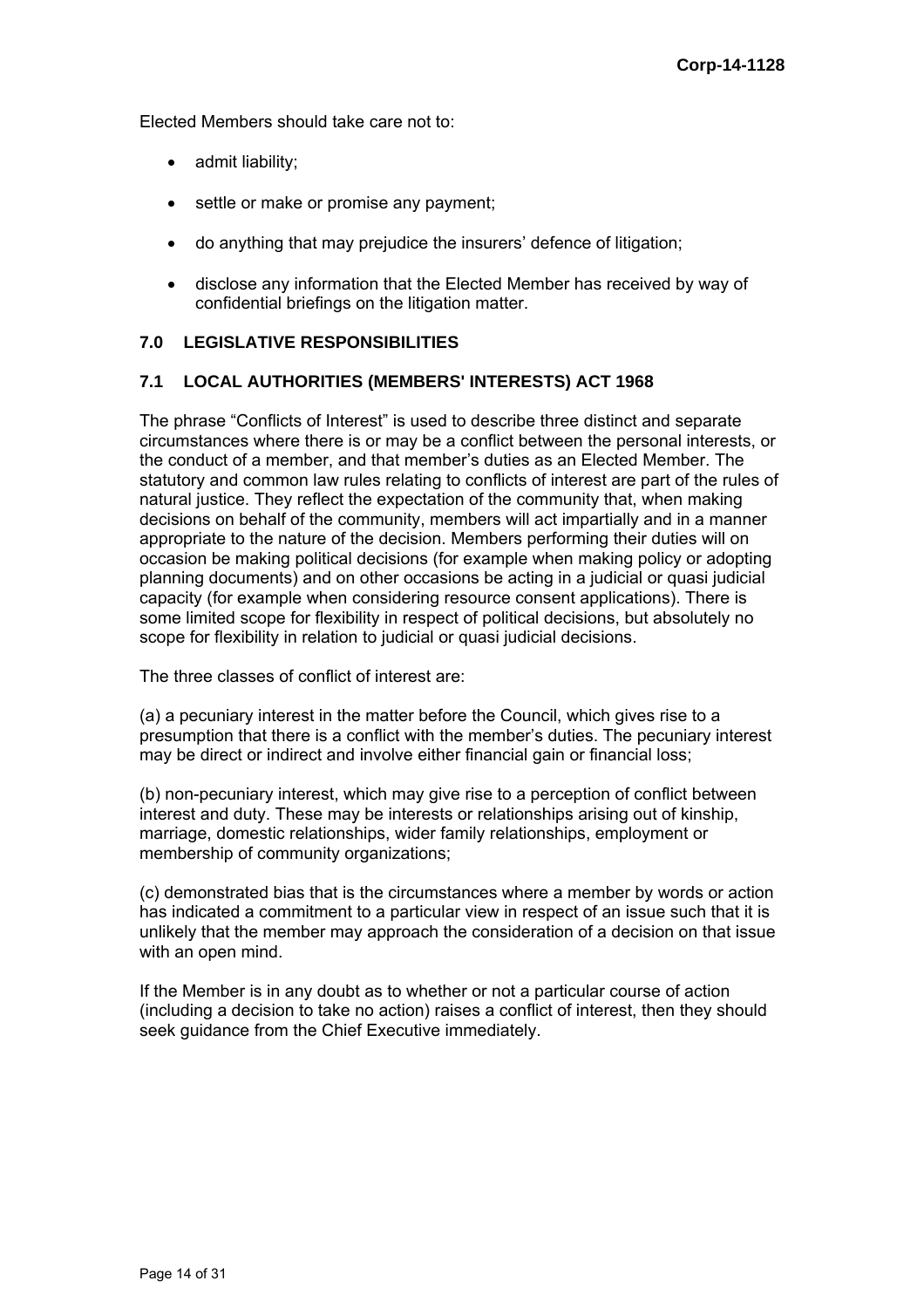Members may also contact the Office of the Controller and Auditor General for guidance as to whether that member has a pecuniary interest. If there is a pecuniary interest, the member may seek an exemption to allow that member to participate or vote on a particular issue in which they may have a pecuniary interest. The latter must be done before the discussion or vote. Contact details for the Office of the Controller and Auditor General - Phone (04) 917 1500 for the Assistant Auditor-General, Legal or email [reception@oag.govt.nz](mailto:reception@oag.govt.nz)

Failure to observe the requirements of the Local Authorities (Members' Interests) Act 1968 could potentially invalidate the particular decision made, or the action taken, by Council. Failure to observe these requirements could also leave the Elected Member open to prosecution under the Local Authorities (Members' Interests) Act 1968. In the event of a conviction Elected Members can be ousted from office.

In a case of doubt, a member should refrain from discussing or voting on the matter in question and preferably physically withdraw from the meeting. The minutes of the meeting will record the members' declaration of interest.

#### *7.1.1 Register of Interests*

The Council has adopted the suggestion of the Office of the Controller and Auditor General and requested all Elected Members to make a written declaration of their personal and financial interests that may at times conflict with their roles. This information will be kept in a "Register of Interests". Every six months Members will be asked to complete a Declaration of Interests form. The Register is kept in the Democratic Services office.

# **7.2 STANDING ORDERS**

Standing Orders are a set of rules of debate that provide greater consistency in the way that a Council conducts its meetings. Standing Orders are also a means of recording the Council's agreed principles of behaviour within meetings. Using Standing Orders as a guide to the way that the Council conducts its meetings helps to promote teamwork by:

- allowing structured discussion of topics;
- ensuring respect for the opinions of others;
- ensuring tact and appropriate language is used in resolving conflict;
- promoting the use of persuasion and influencing skills to gain a team outcome.

Members must abide by the Standing Orders adopted by Council. A copy of the Standing Orders is provided to each member and after the adoption of the first Standing Orders, an amendment of the Standing Orders or the adoption of a new set of Standing Orders requires in every case a vote of not less than 75% of the members present.

The Council or Committee may temporarily suspend Standing Orders during a meeting by a vote of not less than 75% of the members present and voting, and the reason for the suspension must be stated in the resolution of suspension.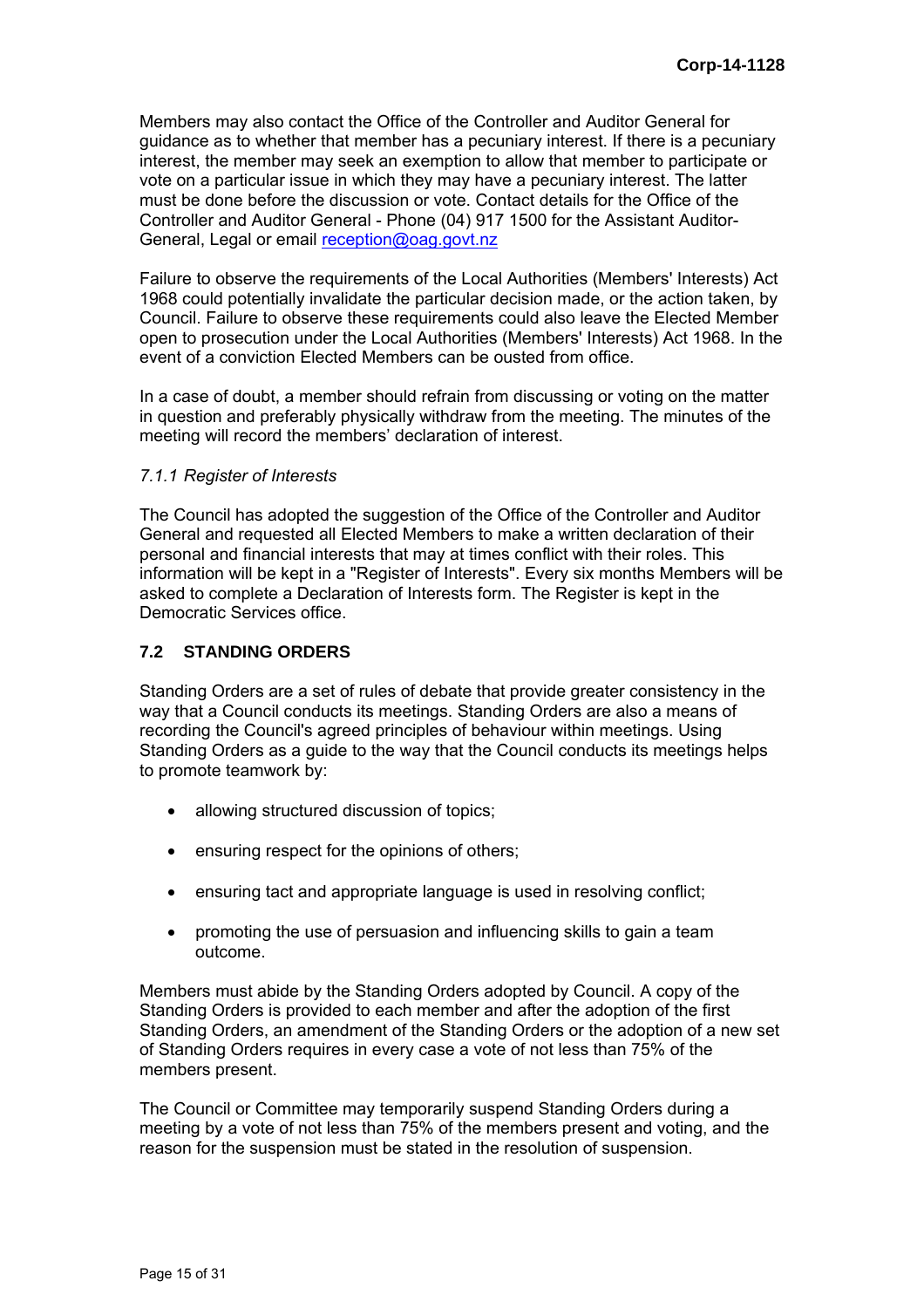# **7.3 DISQUALIFICATION OF MEMBERS FROM OFFICE**

The Local Government Act 2002 and Standing Orders provide for disqualification of Members from office for example, if they:

- are convicted of a criminal offence punishable by two or more years imprisonment;
- cease to be an elector or becomes disqualified for registration as an elector under the Electoral Act 1993;
- breach the Local Authorities (Members' Interests) Act 1968
- are absent without leave from the Council from four consecutive ordinary meetings of the Council.

# **7.4 DECLARATION OF BANKRUPTCY**

When adopting a code of conduct, Elected Members must consider whether or not they will require members to declare whether they are an undischarged bankrupt. Council believes that bankruptcy raises questions about the soundness of a person's financial management skills and their judgment in general. The Council requires Elected Members who are undischarged bankrupts when elected or are declared bankrupt during the term of office, to notify the Mayor and the Chief Executive as soon as practicable after being declared bankrupt and record the fact in the Register of Interests.

# **7.5 LEGISLATION BEARING ON THE ROLE AND CONDUCT OF ELECTED MEMBERS**

Refer to Appendix C for a summary of the legislation requirements that has some bearing on the duties and conduct of Elected Members which includes:

- Local Government Official Information and Meetings Act 1987
- Secret Commissions Act 1910
- Securities Act 1978
- The Crimes Act 1961
- Health and Safety in Employment Act 1992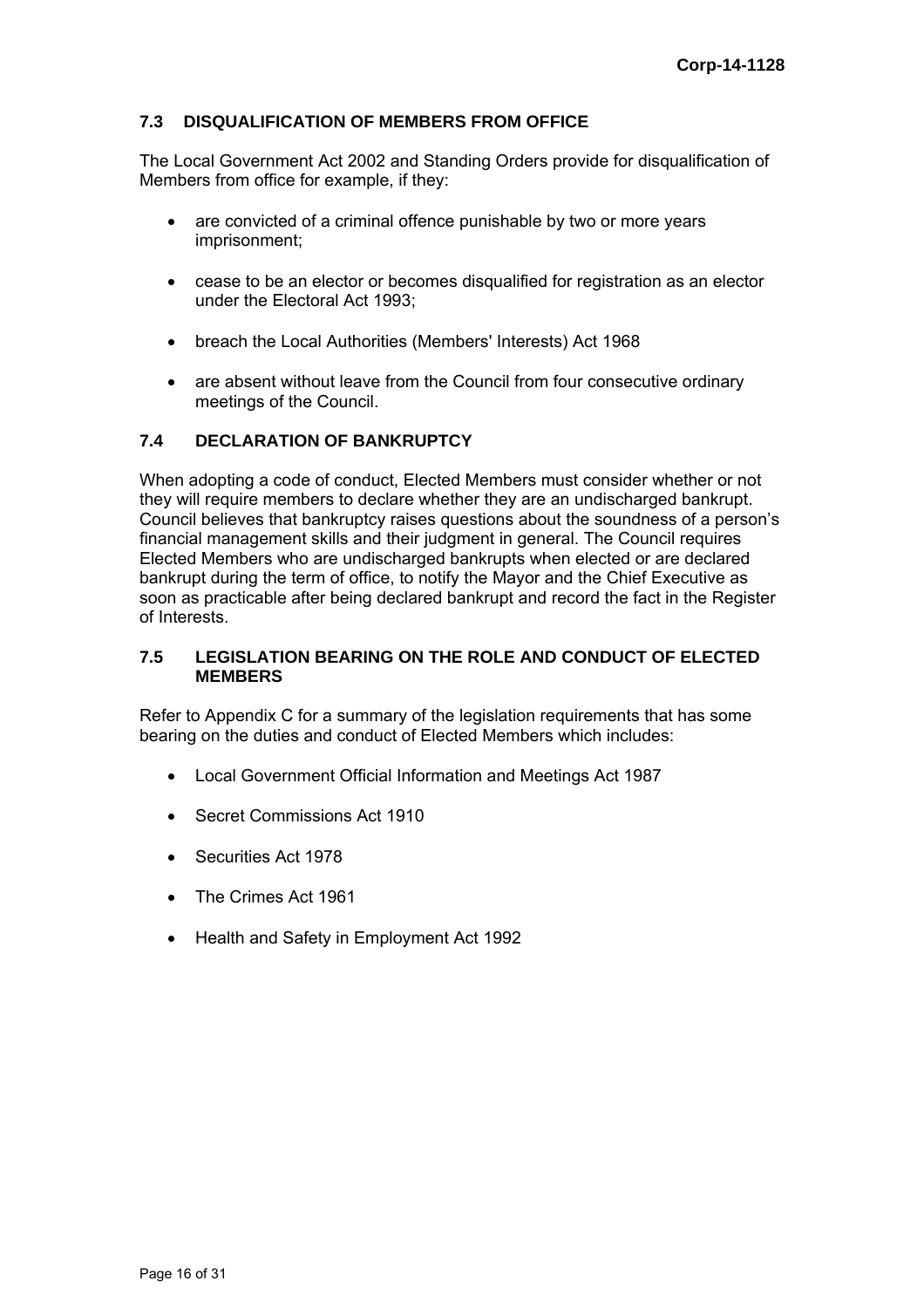# **8.0 COMPLIANCE AND REVIEW**

### **8.1 COMPLIANCE**

Schedule 7 of the Local Government Act 2002 requires each local authority to adopt a Code of Conduct. The Local Government Act 2002 requires Elected Members to comply with the provisions of this Code of Conduct (Schedule 7, Clause 15(4)):

"A member of a local authority must comply with the code of conduct of that local authority."

However, the Act also states (Schedule 7, Clause 15(7)):

"To avoid doubt, a breach of the code of conduct does not constitute an offence under this Act."

# **8.2 BREACHES OF LEGISLATION**

The exact nature of the action the Council may take depends on the nature of the issue and whether there are statutory provisions dealing with the issue. If there are statutory provisions dealing with the issue then it will be addressed in accordance with the relevant statutory provisions:

- issues relating to members interests render members liable for prosecution by the Auditor General under the Local Authorities (Member's Interests) Act 1968 and if convicted the Member can be removed from office;
- issues which result in the Council suffering financial loss or damage may be reported on by the Auditor General under the Local Government Act 2002, which may result in the member having to make good the loss or damage;
- issues relating to the commission of a criminal offence may leave the Elected Member liable for criminal prosecution.

# **8.3 COMPLIANCE WITH THIS CODE**

All alleged breaches of this Code whether by another Elected Member, or a member of the community must be reported either to the Chief Executive or the Mayor and must be made in writing and provide corroborating evidence. The Council will investigate the alleged breach and have prepared a report for consideration of the Council. In accordance with the principles of natural justice the alleged breach will be notified to the Elected Member, explaining when and where they will have the opportunity to put their version of events. The Council will consider the report in an open meeting of the Council except where the alleged breach relates to the misuse of confidential information or could impinge on the privacy of a staff member or of the community. In responding the Council may take the following action: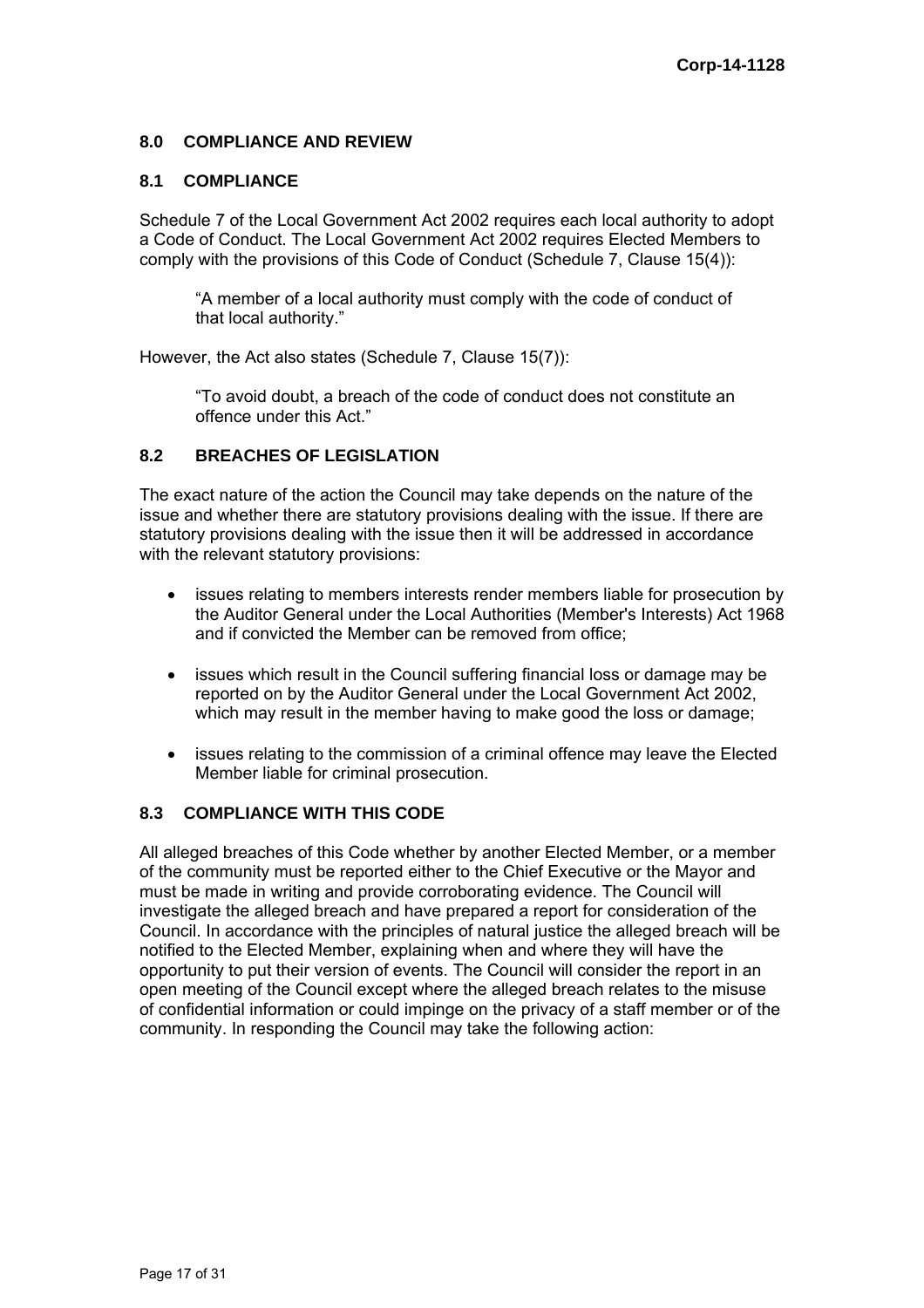- censure;
- removal of the Elected Member from Council Committees and/or other representative bodies;
- dismissal of the Elected Member from the position of Deputy Mayor or Chair of a Committee.

A decision to apply one or more of these actions requires a Council resolution to that effect (majority vote). A decision by the Council will be final and binding on the member to whom that decision relates and all other members. With the exception only of an allegation of a breach of the rules of natural justice no member shall seek to review or challenge the outcome under Standing Orders, the Local Government Act 2002 or by judicial process.

If it appears that a breach of the Code also constitutes a statutory offence the Council shall refer the circumstances of that breach to the relevant body for further action.

# **8.4 REVIEW OF THIS CODE OF CONDUCT**

Once adopted the Code of Conduct continues in force until amended by the Council. The Code can be amended at any time, but cannot be revoked unless the Council replaces it with another Code. Once adopted amendments to the Code of Conduct require a resolution supported by 75% or more of the members present.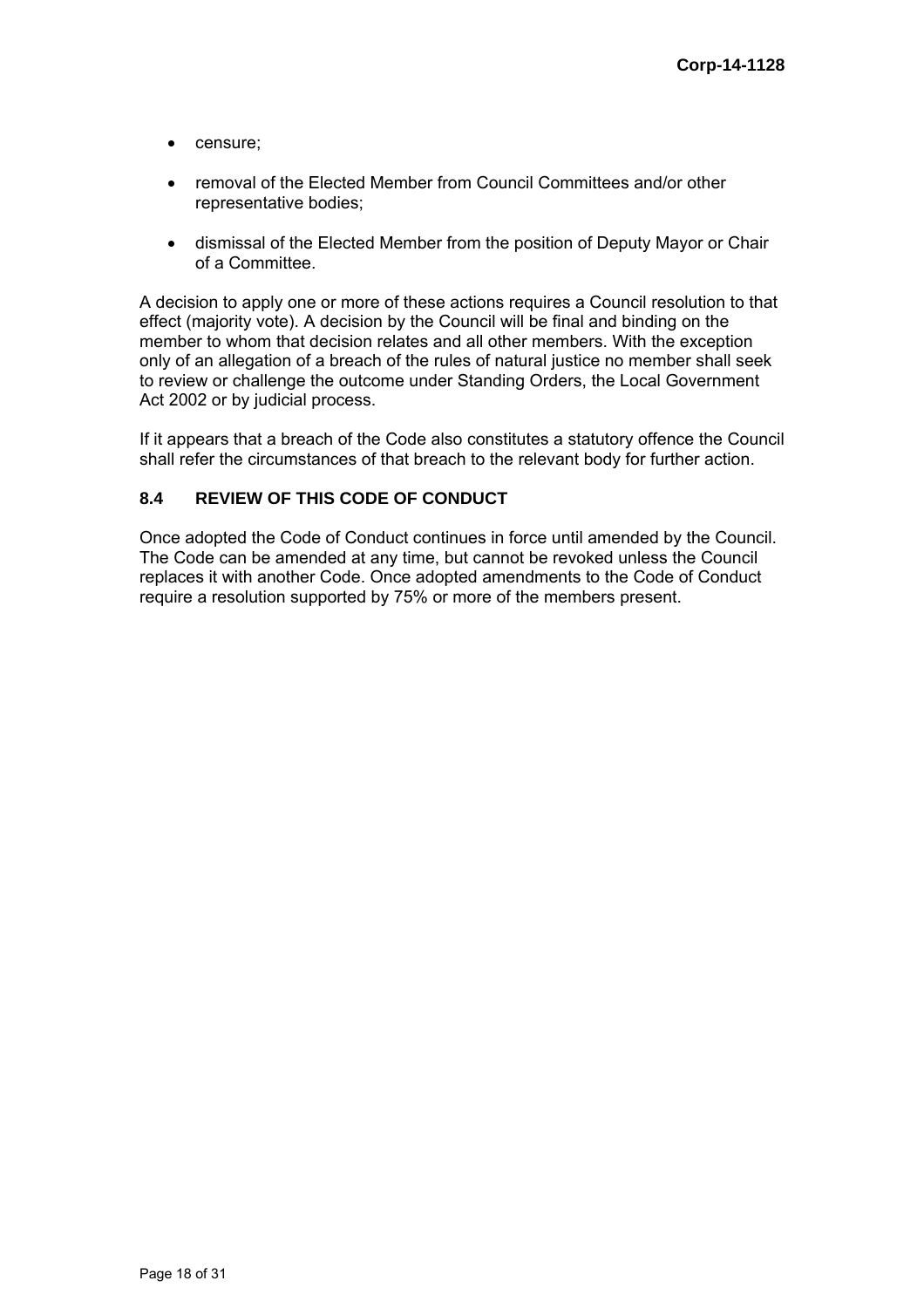# **APPENDIX A - ROLES AND RESPONSIBILITIES**

This appendix details the roles and responsibilities of the Elected Members, the Mayor, Deputy Mayor, Committee Chairpersons, Community Board members, and the Chief Executive.

#### **1 ELECTED MEMBERS**

Members, acting as the Council, are responsible for:

- the development and adoption of Council policy;
- monitoring the performance of the Council against its stated objectives policies and identified community outcomes;
- prudent stewardship of Council resources;
- employment and appraisal of the Chief Executive's performance and monitoring the implementation of policy by him/her;
- representing the interests of the residents and ratepayers of the entire Kapiti Coast District;
- ensuring overall compliance by the Council with its obligations and responsibilities under the Local Government Act 2002 and all other legislation which prescribe statutory duties for territorial authorities;
- promoting good relationships with neighbouring local authorities.

Members, as individuals, must comply with:

- the requirements of the Code of Conduct:
- those enactments and other rules of law applicable to the conduct of members.

The Mayor and Councillors make the following declaration on taking office:

*"I, [name], declare that I will faithfully and impartially, and according to the best of my skill and judgement, execute and perform, in the best interests of the Kapiti Coast District, the powers, authorities and duties vested in, or imposed upon me as [role] of the Kapiti Coast District Council, by virtue of the Local Government Act 2002, the Local Government Official Information and Meetings Act 1987, or any other Act."*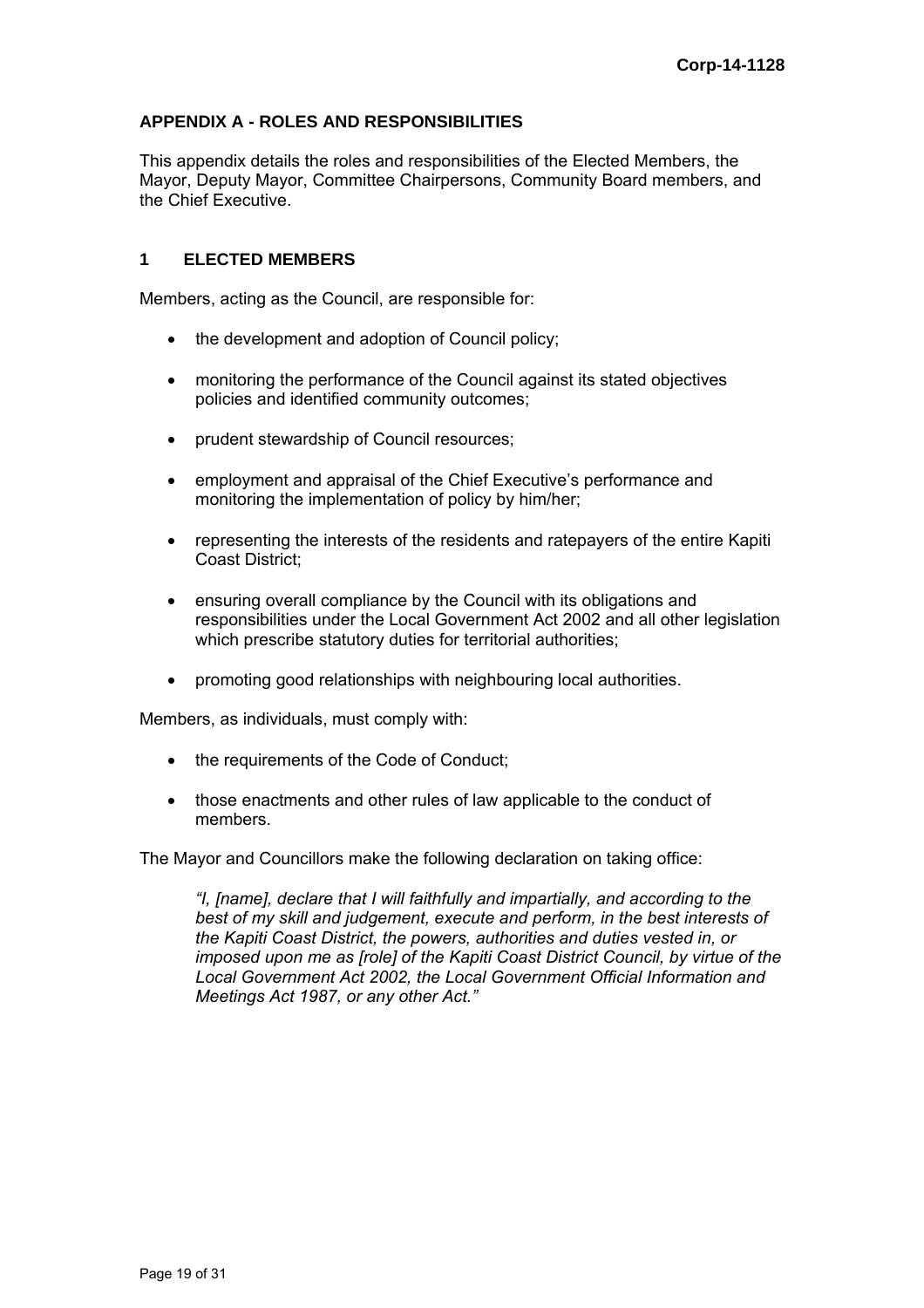# **2 THE MAYOR**

The Mayor is elected by the District as a whole and shares the same responsibilities as other members of the Council. In addition to those matters contained in 3.1, the Mayor is the ceremonial head of the Council and is often the first and/or only point of contact for ratepayers and interest groups on political matters. The Mayor is also responsible for:

- presiding at Council meetings and ensuring the conduct of meetings is in accordance with Standing Orders;
- keeping Council informed of matters brought to his/her attention and formally presenting to Council those matters that need to be considered;
- advocacy on behalf of the community;
- providing leadership and feedback to other Elected Members on teamwork, information sharing and chairmanship;
- assuming the role of Justice of the Peace (while the Mayor holds office).

In addition, in 2012 the Local Government Act 2002 was amended to give the Mayor additional powers, to:

- Appoint the deputy mayor
- To establish committees
- To appoint chairs to those committees
- To appoint himself as chair of a committee
- To provide leadership in the development of the Long-Term Plan, Annual Plan, policies and budgets.

Nothing in the amendment prevents the Council from carrying out its powers under clauses 18, 30 and 31 of Schedule 7 of the Act.

# **3 THE DEPUTY MAYOR**

The Deputy Mayor exercises the same role as any other members. If the Mayor is on a leave of absence or incapacitated the Deputy Mayor must perform all of the responsibilities and duties of the Mayor, and may exercise the powers of the Mayor. The Deputy Mayor may be removed from office by resolution of the Council.

### **4 COMMITTEE CHAIRPERSONS**

A Committee Chairperson exercises the same role as any other member but has responsibility to preside over all meetings of the relevant Committee and to ensure that the Committee acts within the powers delegated to it by the Council (as set out in the Council's Governance Structure).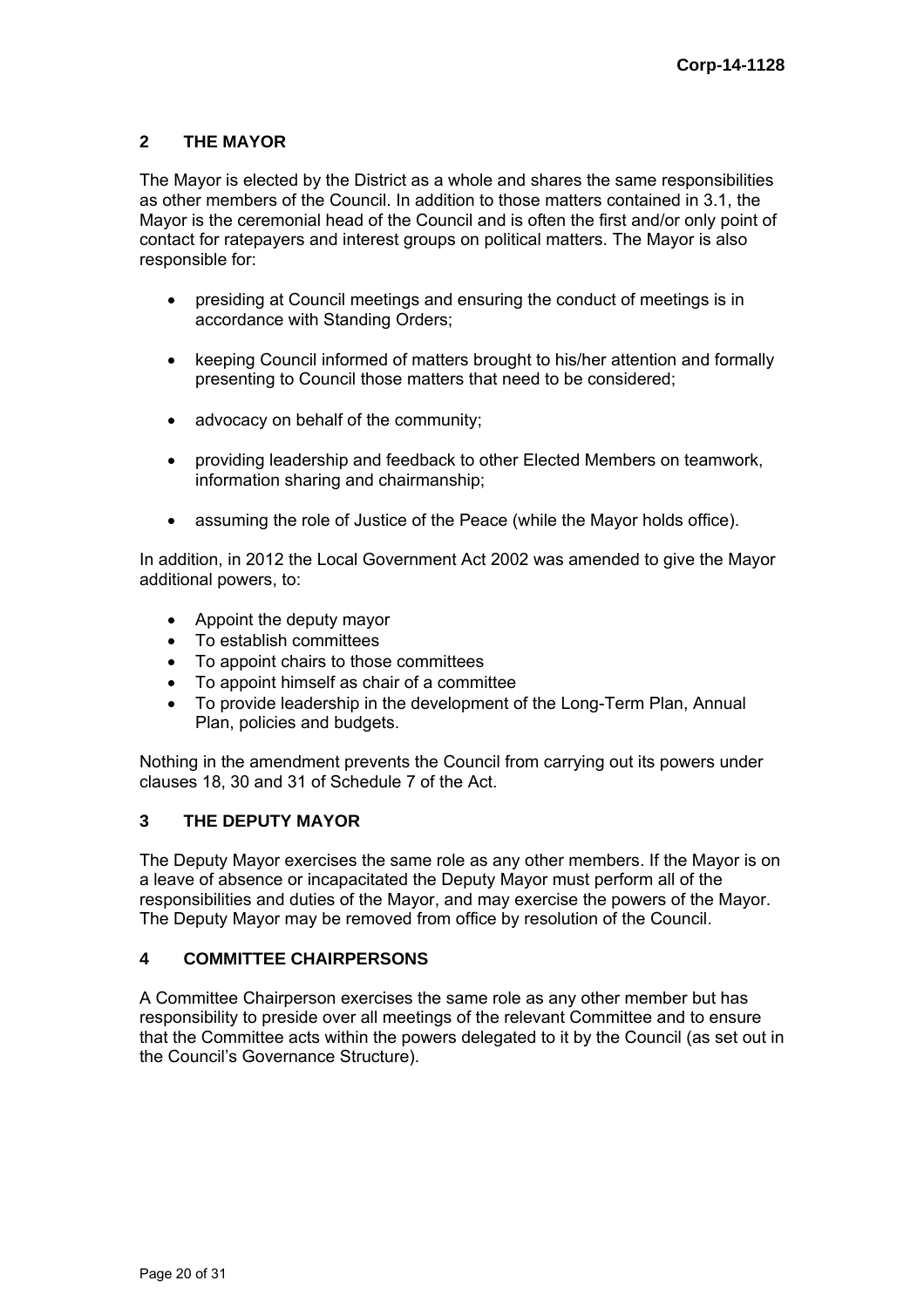# **5 COMMUNITY BOARD MEMBERS**

Community Boards provide a level of representation below city and district councils. The role of each Community Board includes:

- representing the interests of its community;
- considering and reporting on matters referred to it by the Council, of interest or concern;
- maintaining an overview of Council services to the community;
- preparing an annual submission to the Council for its Annual Plan;
- communicating with community organizations and special interest groups;
- undertaking any other responsibilities that are delegated to it by the Council.

#### **6 THE CHIEF EXECUTIVE**

The Chief Executive is appointed by the Council in accordance with section 42 of the Local Government Act 2002. The Chief Executive is responsible for implementing and managing the Council's policies and objectives within the budgetary constraints established by the Council. In terms of section 42 of the Local Government Act 2002 the responsibilities of the Chief Executive are:

- implementing the decisions of the Council;
- providing advice to the Council and community boards;
- ensuring that all responsibilities, duties and powers delegated to him or her, or to any person employed by the local authority, or imposed or conferred by an Act, regulation or bylaw, are properly performed or exercised;
- managing the Council's activities effectively and efficiently;
- maintaining systems to enable effective planning and accurate reporting of the financial and service performance of the Council;
- providing leadership for the staff of the Council;
- under section 42 of Local Government Act 2002, employing staff on behalf of the Council.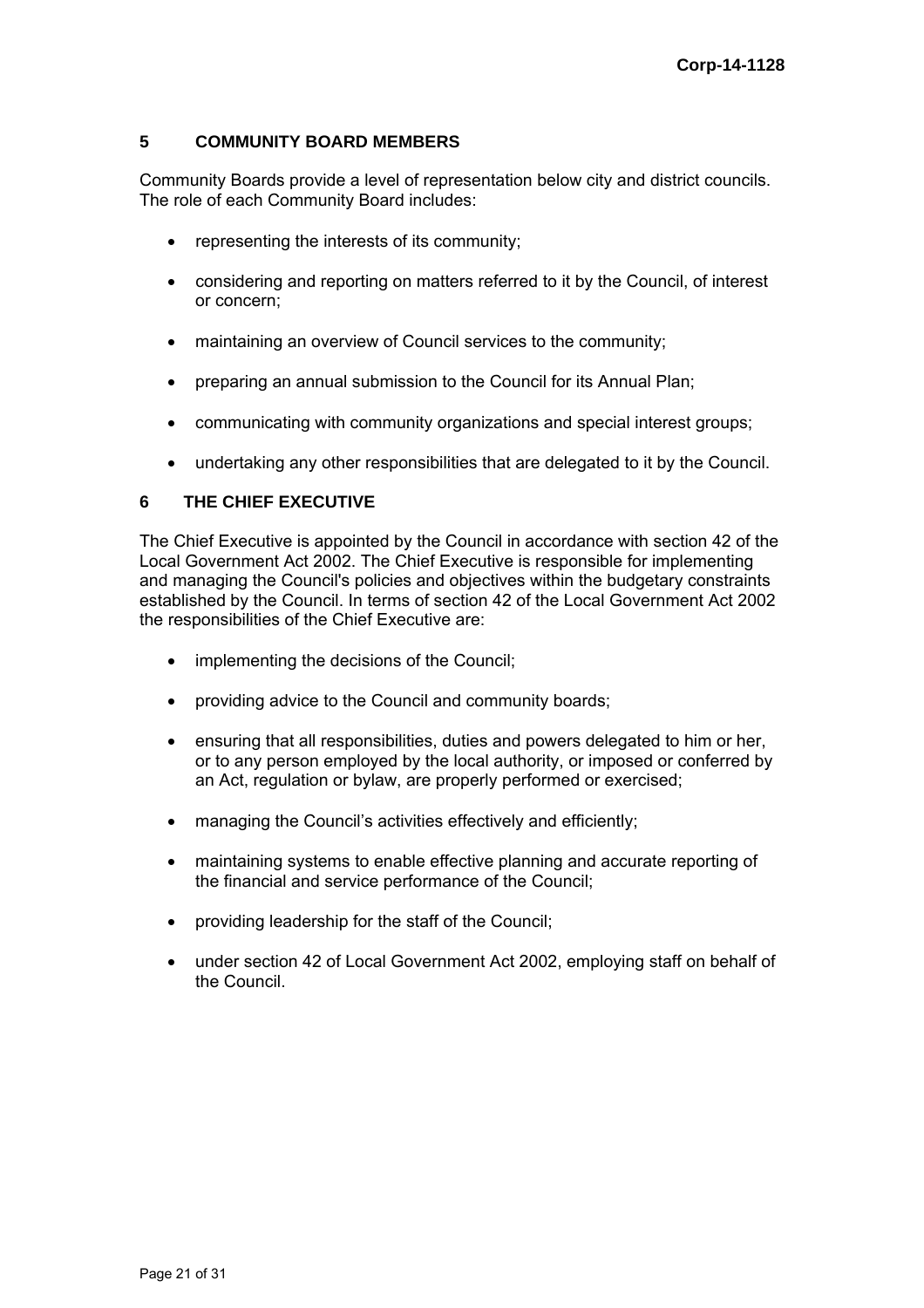#### **APPENDIX B—LOCAL GOVERNMENT ACT 2002 PURPOSE OF LOCAL GOVERNMENT AND ROLE OF LOCAL AUTHORITIES -DECISION MAKING AND CONSULTATION**

# **1 PURPOSE OF LOCAL GOVERNMENT**

The Local Government Act 2002 (as amended) states the purpose of Local Government is [section 10(1) and (2)]:

- *"to enable democratic local decision-making and action by, and on behalf of, communities; and*
- *to meet the current and future needs of communities for good-quality local infrastructure, local public services, and performance of regulatory functions in a way that is most cost-effective for households and businesses.*

*In the Act, good-quality, in relation to local infrastructure, local public services, and performance of regulatory functions, means infrastructure, services and performance that are-(a) efficient; and (b) effective; and (c) appropriate to present and anticipated future circumstances.* 

#### **2 ROLE OF LOCAL AUTHORITIES**

The Local Government Act 2002 also states that the role of local authorities is to:

- *"give effect in relation to its district or region, to the purpose of local government; stated in section 10; and*
- *perform the duties, and exercise the rights, conferred on it by or under this Act and any other enactment."*

The Local Government Act 2002 [section 14] further states that a local authority should:

- *"conduct its business in an open, transparent, and democratically accountable manner; and*
- *give effect to its identified priorities and desired outcomes in an efficient and effective manner;*
- *make itself aware of and have regard to the views of all its communities;*
- *when making a decision take account of the diversity of the community and the community's interests within its district or region; the interests of future as well as current communities and the likely impact of any decision on the interests of current and future communities;*
- *provide opportunities for Māori to contribute to its decision-making process;*
- *collaborate and cooperate with other local authorities;*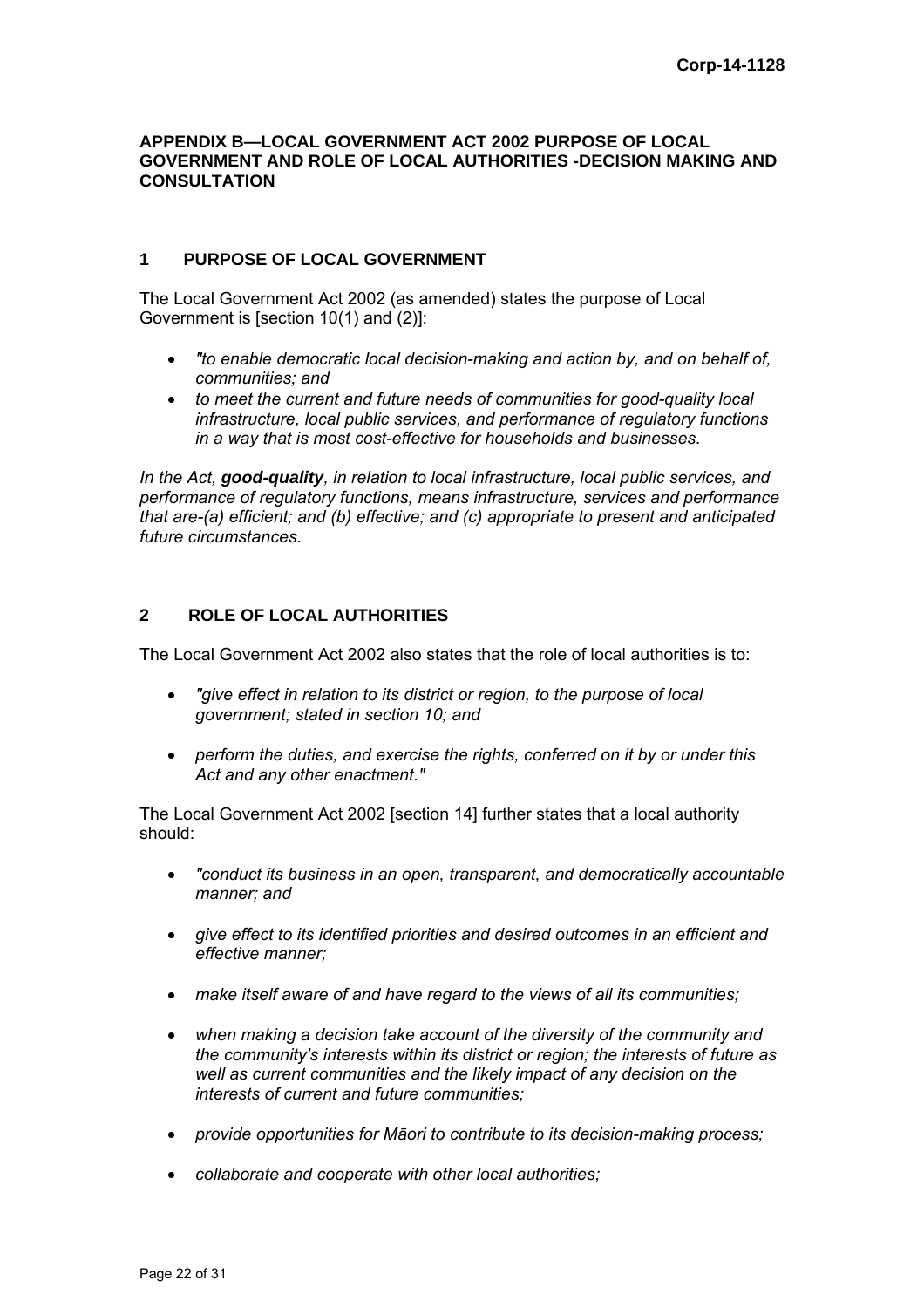- *undertake commercial transactions in accordance with sound business practices;*
- *ensure prudent stewardship and efficient and effective use of its resources in the interests of the district*
- *take a sustainable development approach, taking into account (i) the social, economic, and cultural interests of people and communities; and (ii) the need to maintain and enhance the quality of the environment; and (iii) the reasonably foreseeable needs of future generations".*

# **3 DECISION MAKING PROCESS**

Every decision made by a local authority must be made in accordance with sections 77, 78, 80, 81 and 82 of the Local Government Act 2002. Specifically the Council must during the course of the decision making process:

- *seek to identify all reasonably practicable options for the achievement of the objective of a decision; and*
- *assess those options by considering the benefits and costs of each option in terms of the present and future interests of the District;*
- *assess those options by considering the extent to which community outcomes would be promoted or achieved in an integrated and efficient manner by each option and assess the impact of each option on the Council's capacity to meet present and future needs in relation to any statutory responsibility of the Council;*
- *identify those options which involve a significant decision in relation to land or a body of water, take into account the relationship of Māori and their culture and traditions with their ancestral land, water, sites, waahi tapu, valued flora and fauna and other taonga;*
- *give consideration to the views and preferences of persons likely to be affected by, or to have an interest in the matter;*
- *give consideration to the extent to which different options are to be identified and assessed;*
- *determine whether the matter is significant;*
- *identify whether the proposed decision would be significantly inconsistent with any existing policy or plan;*
- *establish and maintain processes to provide opportunities for Māori to contribute to the decision making process;*
- *consider ways in which the Council may foster the development of Māori capacity to contribute to the decision making process; and*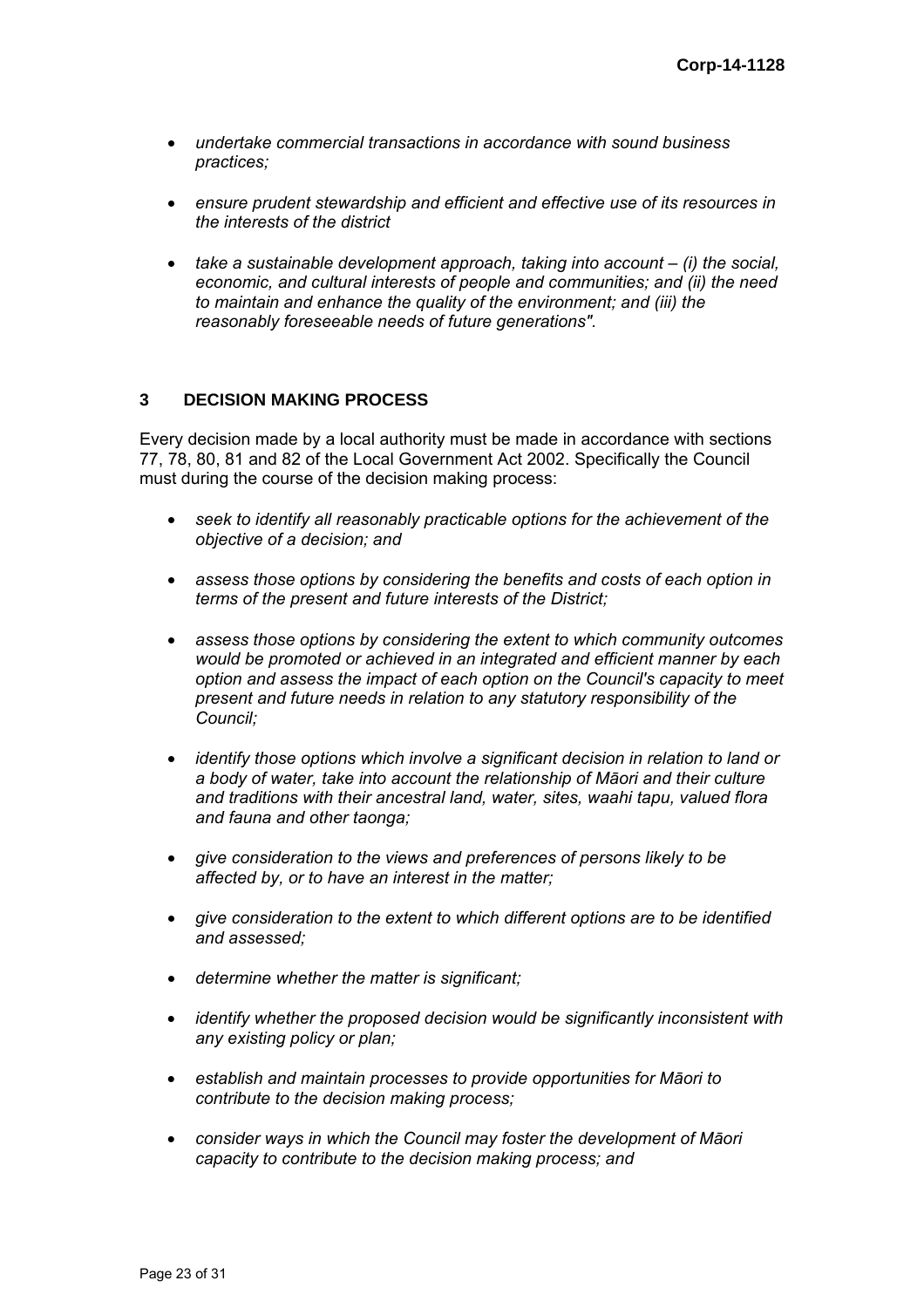*provide relevant information to Māori."* 

# **4 CONSULTATION**

The Council is required to make decisions that take into account and balance the various needs and preferences of its residents. Section 82 of the Local Government Act 2002 sets out the principles of consultation, which the Council must undertake in relation to any decision. (The Council also has a Consultation Policy which provides guidance on how and when consultation will be undertaken.) Section 82 is set out as follows:

*"(1) Consultation that a local authority undertakes in relation to any decision or other matter must be undertaken, subject to subsections (3) to (5), in accordance with the following principles:* 

*(a) that persons who will or may be affected by, or have an interest in, the decision or matter should be provided by the local authority with reasonable access to relevant information in a manner and format that is appropriate to the preferences and needs of those persons;* 

*(b) that persons who will or may be affected by, or have an interest in, the decision or matter should be encouraged by the local authority to present their views to the local authority;* 

*(c) that persons who are invited or encouraged to present their views to the local authority should be given clear information by the local authority concerning the purpose of the consultation and the scope of the decisions to betaken following the consideration of views presented:* 

*(d) that persons who wish to have their views on the decision or matter considered by the local authority should be provided by the local authority with a reasonable opportunity to present those views to the local authority in a manner and format that is appropriate to the preferences and needs of those persons:* 

*(e) that the views presented to the local authority should be received by the local authority with an open mind and should be given by the local authority, in making a decision, due consideration:* 

*(f) that persons who present views to the local authority should be provided by the local authority with information concerning both the relevant decisions and the reasons for those decisions.* 

*(2) A local authority must ensure that it has in place processes for consulting with Māori in accordance with subsection (1).* 

*(3) The principles set out in subsection (1) are, subject to subsection (4) and (5), to be observed by a local authority in such manner as the local authority considers, in its discretion, to be appropriate in any particular instance.* 

*(4) A local authority must, in exercising its discretion under subsection (3), have regard to –*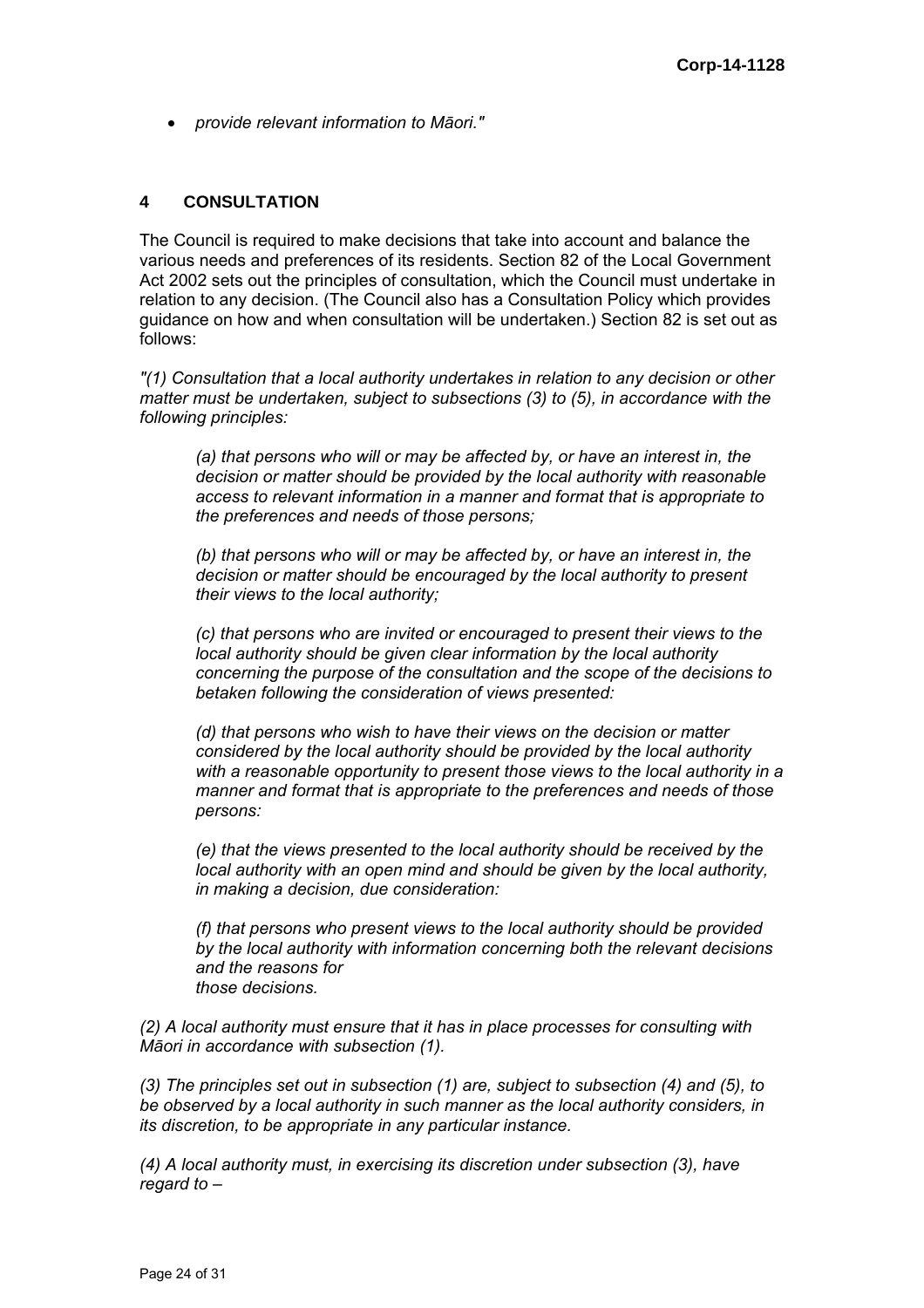*(a) the requirements of section 78; and* 

*(b)* the extent to which the current views and preferences of persons who will *or may be affected by, or have an interest in, the decision or matter are known to the local authority; and* 

*(c) the nature and significance of the decision or matter, including its likely impact from the perspective of the persons who will or may be affected by, or have an interest in, the decision or matter; and* 

*(d) the provisions of Part 1 of the Local Government Official Information and Meetings Act 1987 (which Part, among other things, sets out the circumstances in which there is good reason for withholding local authority information);and* 

*(e) the costs and benefits of any consultation process or procedure.* 

*(5) Where a local authority is authorised or required by this Act or other enactment to undertake consultation in relation to any decision or matter and the procedure in respect of that consultation is prescribed by this Act or any other enactment, such of the provisions of the principles set out in sub-section (1) as are inconsistent with specific requirements of the procedures so prescribed are not to be observed by the local authority in respect of that consultation".*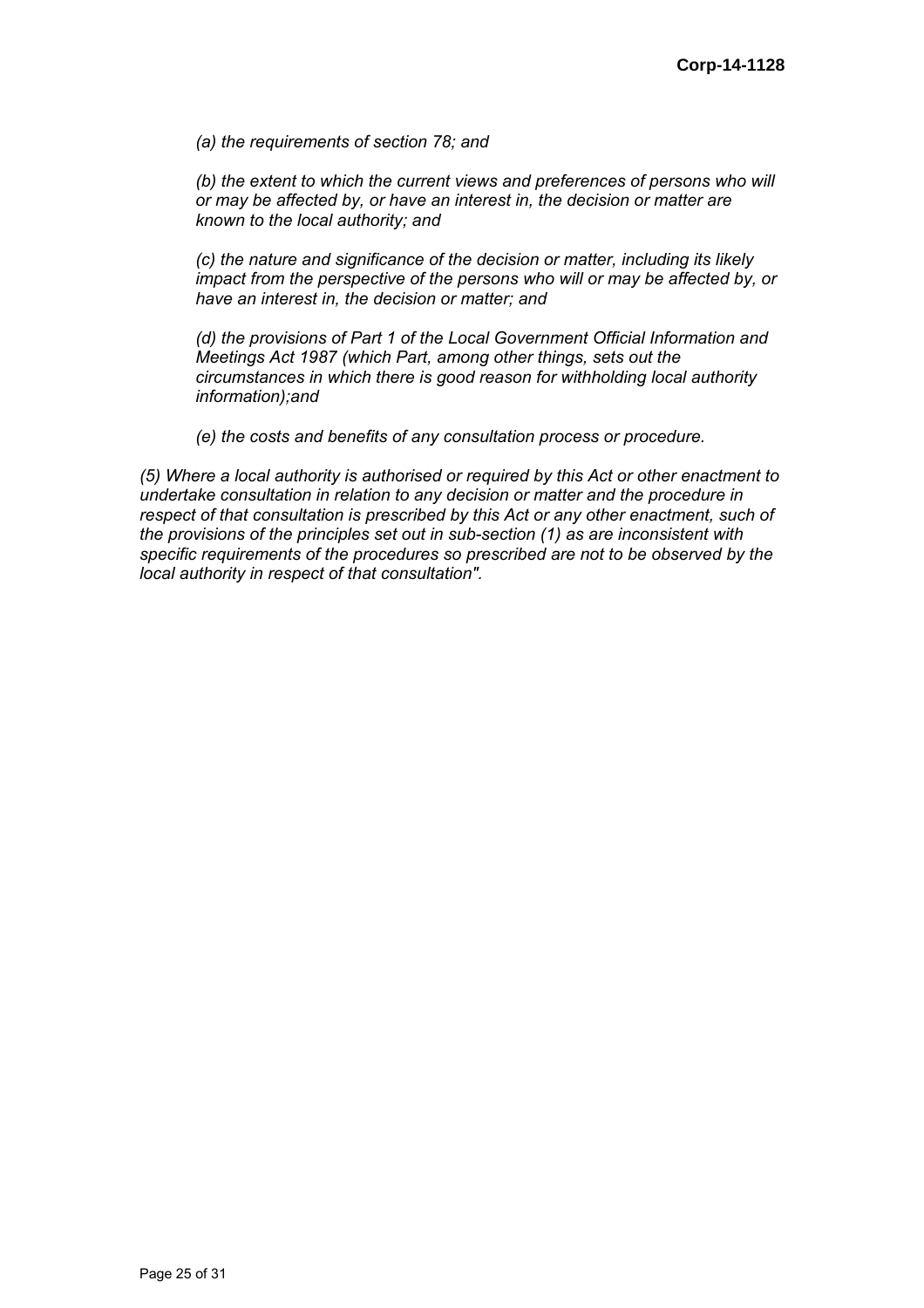# **APPENDIX C - LEGISLATIVE RESPONSIBILITIES**

#### **1 LOCAL AUTHORITIES (MEMBERS' INTERESTS) ACT 1968**

The Local Authorities (Members' Interests) Act 1968 deals with the positions of Elected Members who may have an interest in contracts to be let by the Council. It also prohibits Elected Members from voting or taking part in any matter in which they have a direct or indirect financial interest.

The essence of the Act is to ensure that Elected Members follow high ethical standards in their public obligations so that the public can have confidence that their decisions are taken entirely properly, without any suspicion of improper interests influencing Elected Members' actions.

Details of these requirements are given in the guide to the legislation published by the Office of the Controller and Auditor General (copies of which have been circulated to Elected Members at the beginning of the Triennium). Elected Members must be careful that they maintain clear separation between their personal interests and their duties as Elected Members. This is also to ensure that people who fill positions of authority carry out their duties free from bias (whether real or perceived). Members therefore need to familiarize themselves with the provisions of the Local Authorities (Member's Interests) Act 1968 which concerns financial interests, and with other legal requirements concerning non-financial conflicts of interest.

The phrase "Conflicts of Interest" is used to describe three distinct and separate circumstances where there is or may be a conflict between the personal interests, or the conduct of a member, and that member's duties as an Elected Member. The statutory and common law rules relating to conflicts of interest are part of the rules of natural justice. They reflect the expectation of the community that, when making decisions on behalf of the community, members will act impartially and in a manner appropriate to the nature of the decision. Members performing their duties will on occasion be making political decisions (for example when making policy or adopting planning documents) and on other occasions be acting in a judicial or semi judicial capacity (for example when considering resource consent applications). There is some limited scope for flexibility in respect of political decisions, but absolutely no scope for flexibility in relation to judicial or quasi judicial decisions.

The three classes of conflict of interest are:

(1) a pecuniary interest in the matter before the Council, which gives rise to a resumption that there is a conflict with the member's duties. The pecuniary interest may be direct or indirect and involve either financial gain or financial loss;

(2) non-pecuniary interest, which may give rise to a perception of conflict between interest and duty. These may be interests or relationships arising out of kinship, marriage, domestic relationships, wider family relationships, employment or membership of community organizations;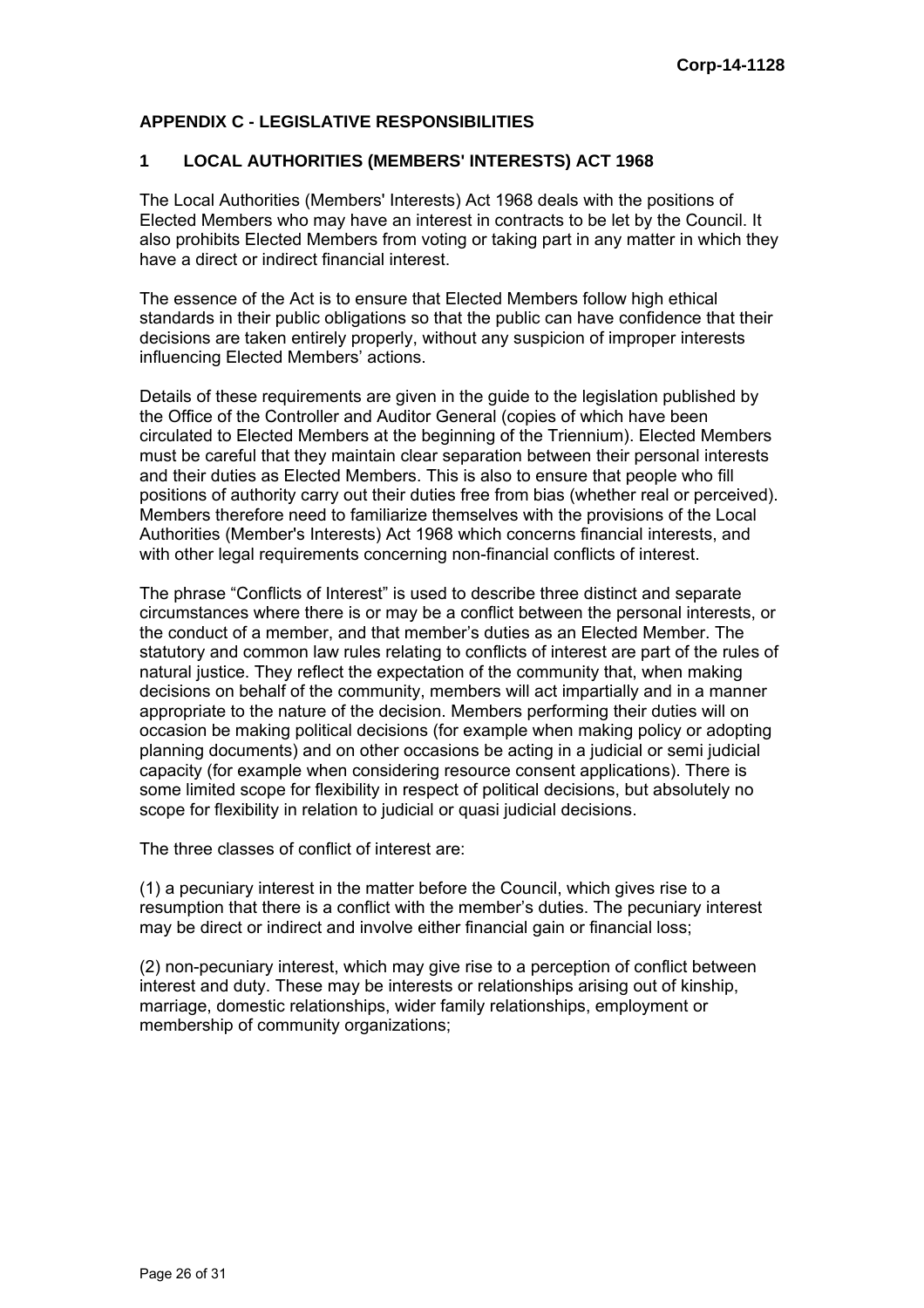(3) demonstrated bias that is the circumstances where a member by words or action has indicated a commitment to a particular view in respect of an issue such that it is unlikely that the member may approach the consideration of a decision on that issue with an open mind.

The Local Government Authorities (Members' Interests) Act 1968 provides that an Elected Member is disqualified from office, or from election to office, if that member is concerned or interested in contracts under which payments made by or on behalf of the local authority exceed \$25,000 in any financial year (The \$25,000 limit includes GST). The Chief Executive must seek approval from the Audit Office for contractual payments to members, their spouses or their companies that exceed the \$25,000 annual limit. Additionally, Elected Members are prohibited from participating in any Council discussions or vote on any matter in which they have a pecuniary interest, other than an interest in common with the general public. The same rules also apply where the member's spouse or partner contracts with the authority or has a pecuniary interest. Members must declare their interests at Council meetings where matters in which they have a pecuniary interest arise. It is an offence under the Act to participate in the discussion or voting on any matter in which the Elected Member has an interest.

If the Member is in any doubt as to whether or not a particular course of action (including a decision to take no action) raises a conflict of interest, then the member should seek guidance from the Chief Executive immediately.

Members may also contact the Audit Office for guidance as to whether that member has a pecuniary interest. If there is a pecuniary interest, the member may seek an exemption to allow that member to participate or vote on a particular issue in which they may have a pecuniary interest. The latter must be done before the discussion or vote. Contact details for the Office of the Controller and Auditor General - Phone (04) 917 1500; email [reception@oag.govt.nz](mailto:reception@oag.govt.nz)

Failure to observe the requirements of the Local Authorities (Members' Interests) Act 1968 could potentially invalidate the particular decision made, or the action taken, by Council. Failure to observe these requirements could also leave the Elected Member open to prosecution under the Local Authorities (Members' Interests) Act 1968. In the event of a conviction Elected Members can be ousted from office.

In a case of doubt a member should refrain from discussion of, or voting on, the matter in question. Members' declarations of interest are recorded in the minutes.

Every six months Elected Members are asked to complete a form declaring their interests (if any); a register is kept by the Democratic Services Team.

#### **2 LOCAL GOVERNMENT OFFICIAL INFORMATION AND MEETINGS ACT 1987**

The Local Government Official Information and Meetings Act 1987 establishes procedures to provide for the admission of the public to meetings of Councils while providing for the protection of deliberations of Councils to the extent consistent with the public interest and the preservation of personal privacy. All of the Council's meetings are required to be open to the public, unless the public is expressly excluded. The public can only be excluded from a meeting on the grounds and in the manner outlined in Section 48 of the Local Government Official Information and Meetings Act 1987.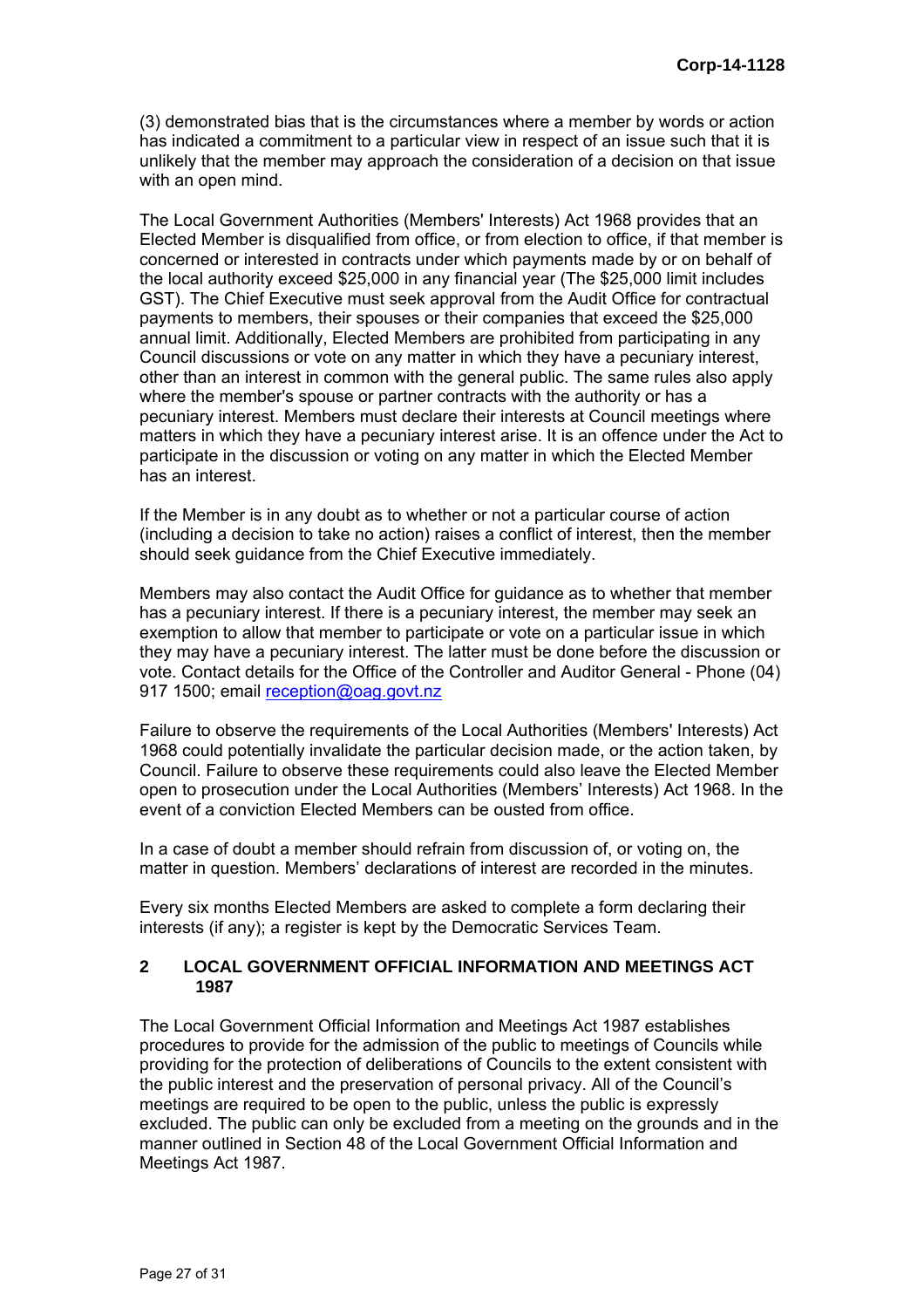This Act requires Council to make all information relating to their operation public unless there is a good reason for withholding it. Good reasons for withholding information may include privacy of an individual, commercial sensitivity of a company, damage to the public interest, safety of an individual or that the maintenance of law may be prejudiced. The decision on whether to withhold or release such information lies with the Chief Executive. Members of the public may challenge any decision to withhold information, by making an Official Information Request to the Chief Executive. If the Chief Executive declines to release the information, then the member of the public can apply to the Office of the Ombudsman to have the information released.

The Act requires Councils to publish a list of all their meetings, their time and place in advance each month. Councils must also make the agendas and reports to be considered available for inspection by the public at least two working days before the meeting.

The Act requires the Chairperson of the meeting to maintain order at the meeting. The Chairperson has the ability to require Elected Members or members of the public to leave the meeting if the Chairperson believes their behaviour is likely to prejudice the orderly conduct of the meeting.

# **3 LIABILITY OF ELECTED MEMBERS UNDER THE LOCAL GOVERNMENT ACT 2002**

Section 46 of the Local Government Act 2002 makes Elected Members liable for loss both jointly and severally which is reported by the Auditor General. Section 47 of the Local Government Act 2002 states that members may be required to pay costs of proceedings in certain cases.

# **4 SECRET COMMISSIONS ACT 1910**

Under this Act it is unlawful for an Elected Member (or officer) to advise anyone to enter into a contract with a third person and receive a gift or reward from that third person as a result, or to present false receipts to Council. If convicted of any offence under this Act a person can be imprisoned for up to two years, or fined up to \$1,000, or both. A conviction would therefore trigger provisions of the Local Government Act 2002 resulting in the removal of the member from office.

# **5 SECURITIES ACT 1978**

This legislation governs the raising of money by the offer to the public of the opportunity to invest through shares in an enterprise or to lend money to an organisation. Its application to Council would arise if Council wished to borrow money by public stock issues. In such a case, Council would be required to publish an investment statement and a prospectus. Where published documents relating to an issue of securities are found to contain untrue statements the directors (in this case Councillors) of the issuer may be held both criminally liable and civilly liable.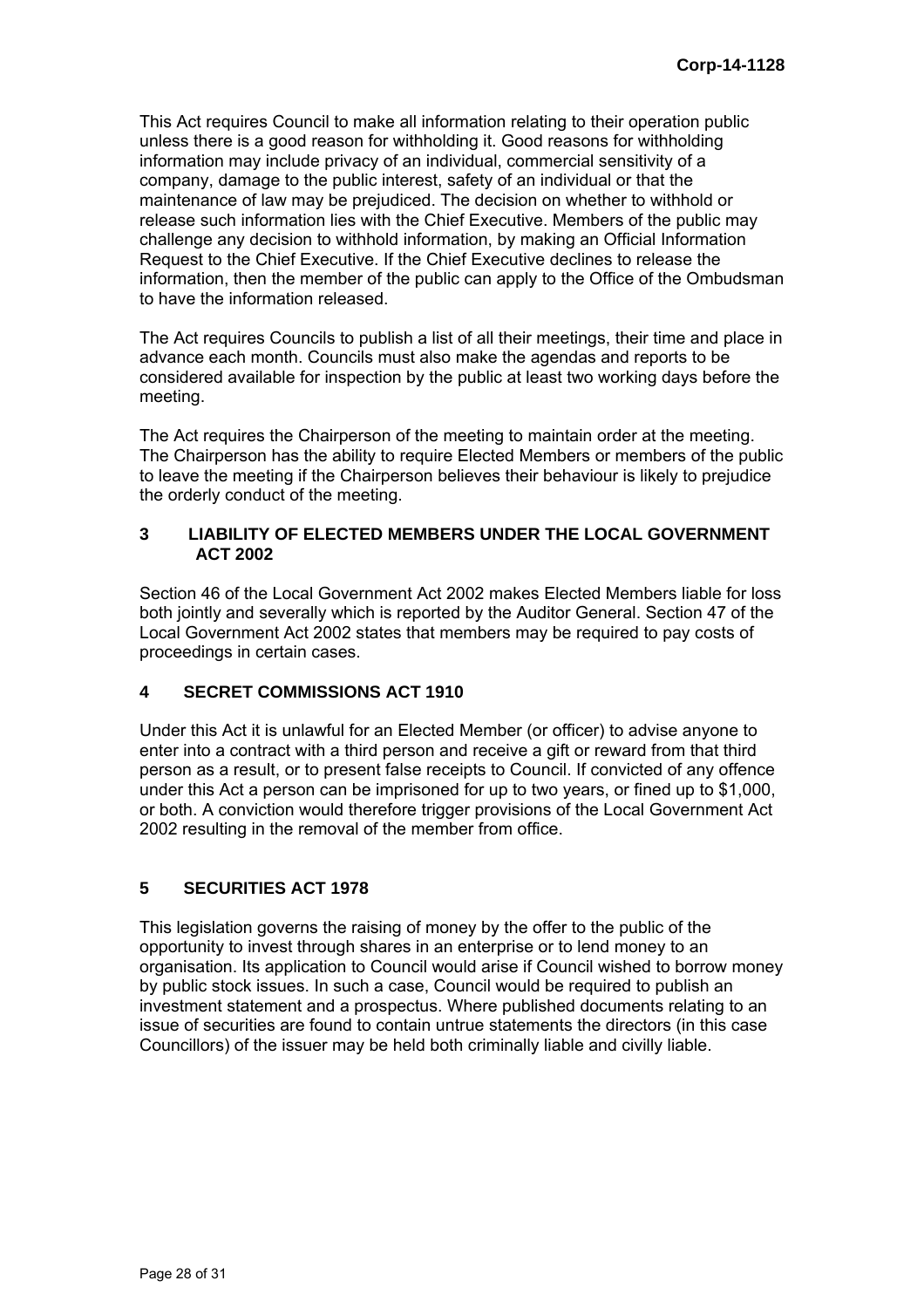# **6 THE CRIMES ACT 1961**

Under this Act it is unlawful for an Elected Member (or officer) to:

- accept or solicit for themselves (or anyone else) any gift or reward for acting or not acting in relation to the business of Council;
- use information gained in the course of their duties for their, or another person's, monetary gain or advantage.

These offences are punishable by a term of imprisonment of seven years or more. Elected Members convicted of these offences will also be automatically ousted from office.

# **7 HEALTH AND SAFETY IN EMPLOYMENT ACT 1992**

This Act imposes duties and responsibilities on the Council as an employer. The main object of the Act is to promote the prevention of harm to all persons at work. It requires employers to take all practicable steps to safeguard the health of employees. The Act requires employers to protect employees from physical and mental harm. This includes identifying potential hazards and monitoring the health of employees.

Should an employer fail to take all practical steps to ensure the safety of its employee, the employer could be found guilty of an offence and is liable on summary conviction to a fine of up to \$250,000 (or \$500,000 if serious harm is caused).

The Council is ultimately accountable for the actions of its Councillors and must ensure they do not behave in a way which is going to result in any of its employees being harmed (either physically or mentally). This could include, for example, any unfair or unwarranted comments or remarks by Councillors about council employees, which could foreseeably result in that employee suffering mental harm which may precipitate a claim by either the Department of Labour or an employee against the Council under this Act. Further the disaffected employee may also be able to bring a personal grievance claim under the Employment Relations Act 2000 if he or she is subjected to an unjustified attack or unjustifiable comments by Councillors. A breach by a Councillor of obligations owed towards employees has serious implications for the Council and for an individual member. (This Act is being reviewed in 2013/14)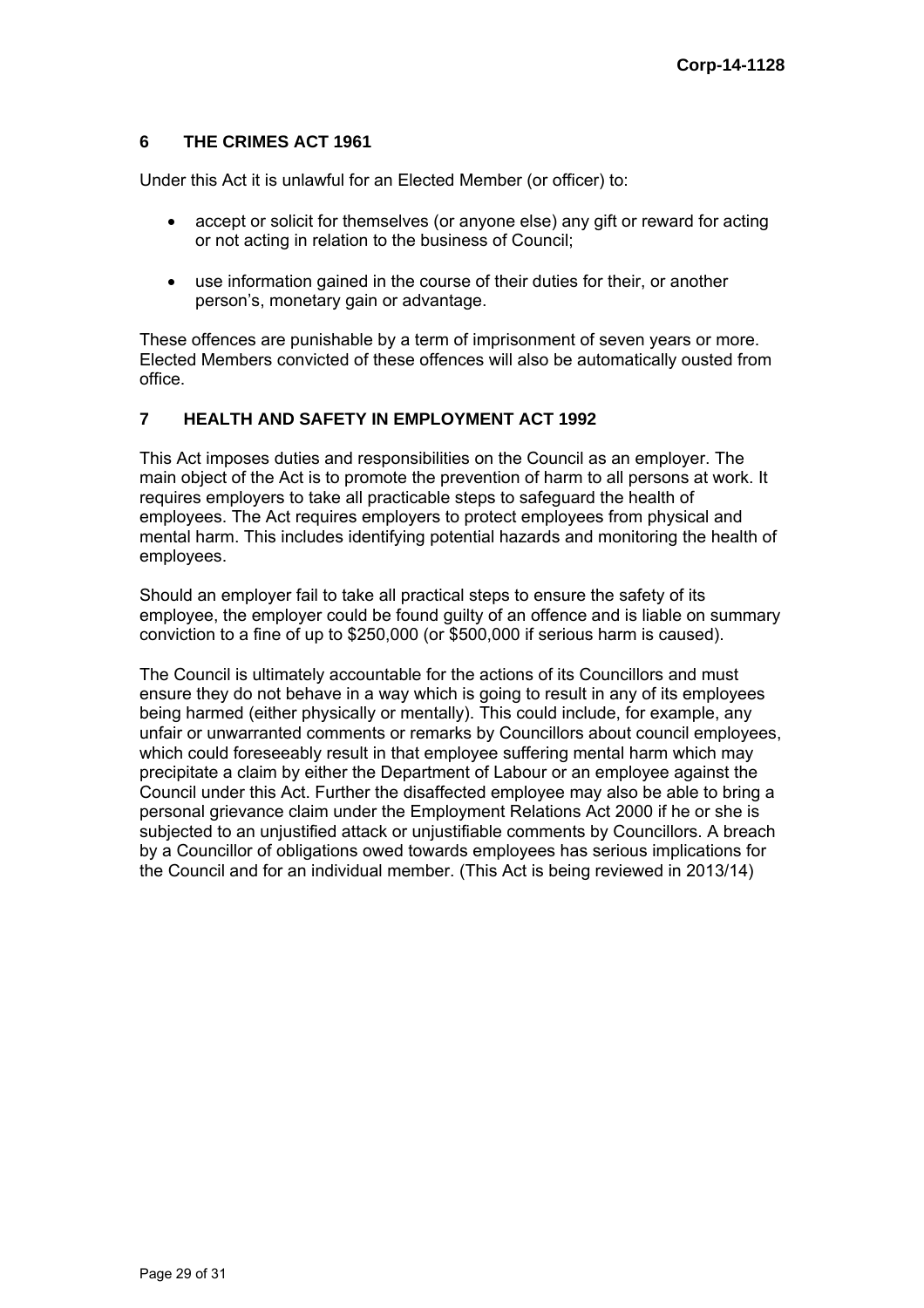#### **8 PROTECTED DISCLOSURES ACT 2000 (WHISTLE-BLOWER PROTECTION**

The amendment to the Protected Disclosures Act 2000 which came into force on 6 May 2009 expanded the eligibility for protection. Under the Act the definition of an employee of a public sector organization (PSO) includes Elected Members of a local authority.

Under the Act an employee who discloses information about a serious wrongdoing by the PSO is protected from civil or criminal liability that might arise from such a disclosure and from retaliatory action against the employee. Serious wrongdoing under the Act includes unlawful or irregular use of funds or resources, conduct that risks public health and safety; conduct that risks the maintenance of law; conduct that constitutes an offence; and oppressive, improper discriminatory conduct, gross negligence or gross mismanagement by a public official.

Protection under the Act applies where an employee has information about a serious wrongdoing; a reasonable belief that the information is true or likely to be true; the employee wishes to have the matter investigated; and desires protection under the Act.

The Act requires disclosure by an employee to follow the internal procedures of the PSO. The Council is required to establish internal procedures to address the receipt of and dealing with information about serious wrongdoing in or by the Council.

Where the Council has not created internal procedures then the provisions of the Act apply by default. The default position requires a disclosure to be made to the head or deputy head of the Council. The matter can also be escalated to an "appropriate authority" if the employee considers the head of the PSO may be involved in serious wrongdoing. Appropriate authorities are defined in the Act and include the Commissioner of Police and the Ombudsmen.